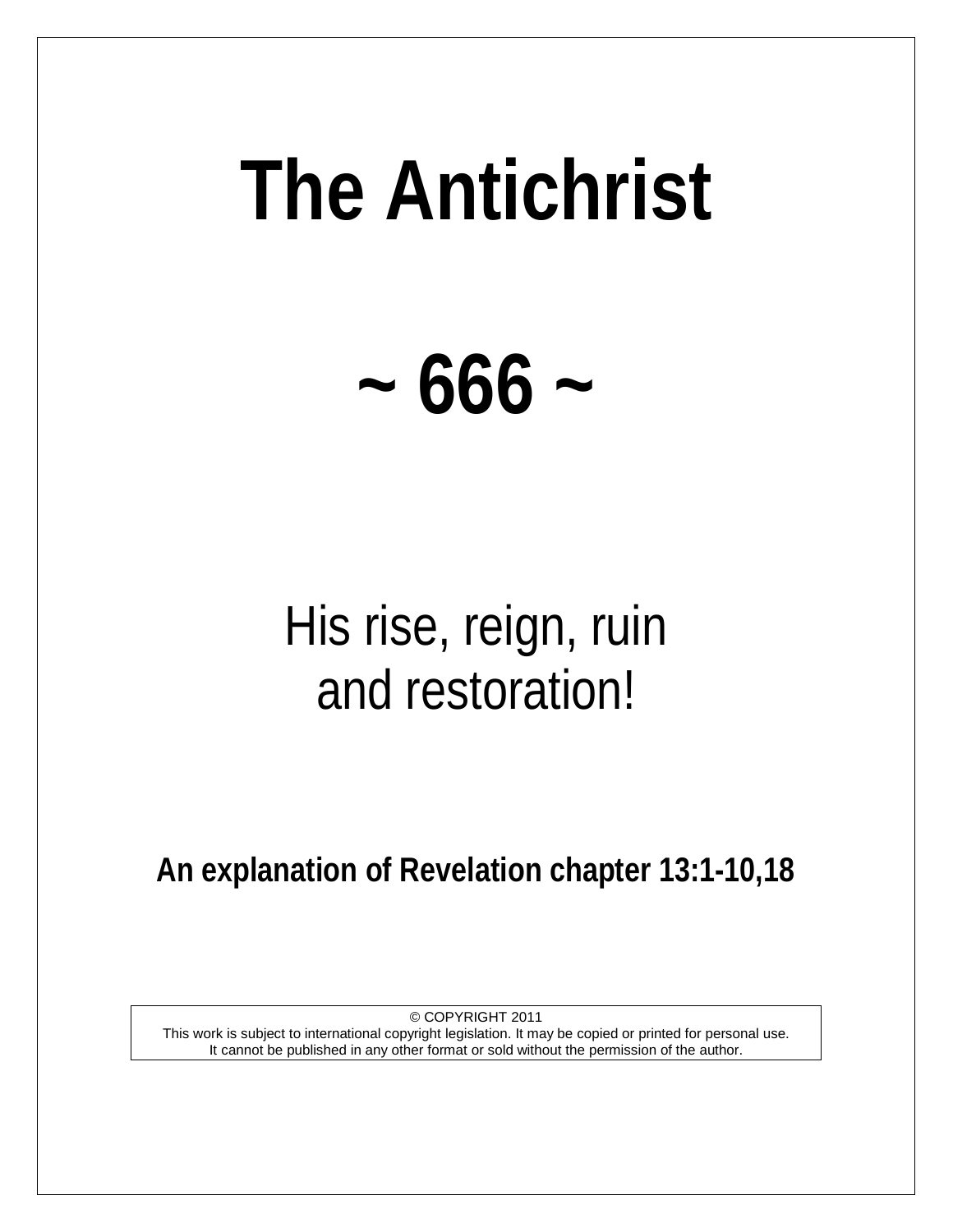## Contents

| .22 |
|-----|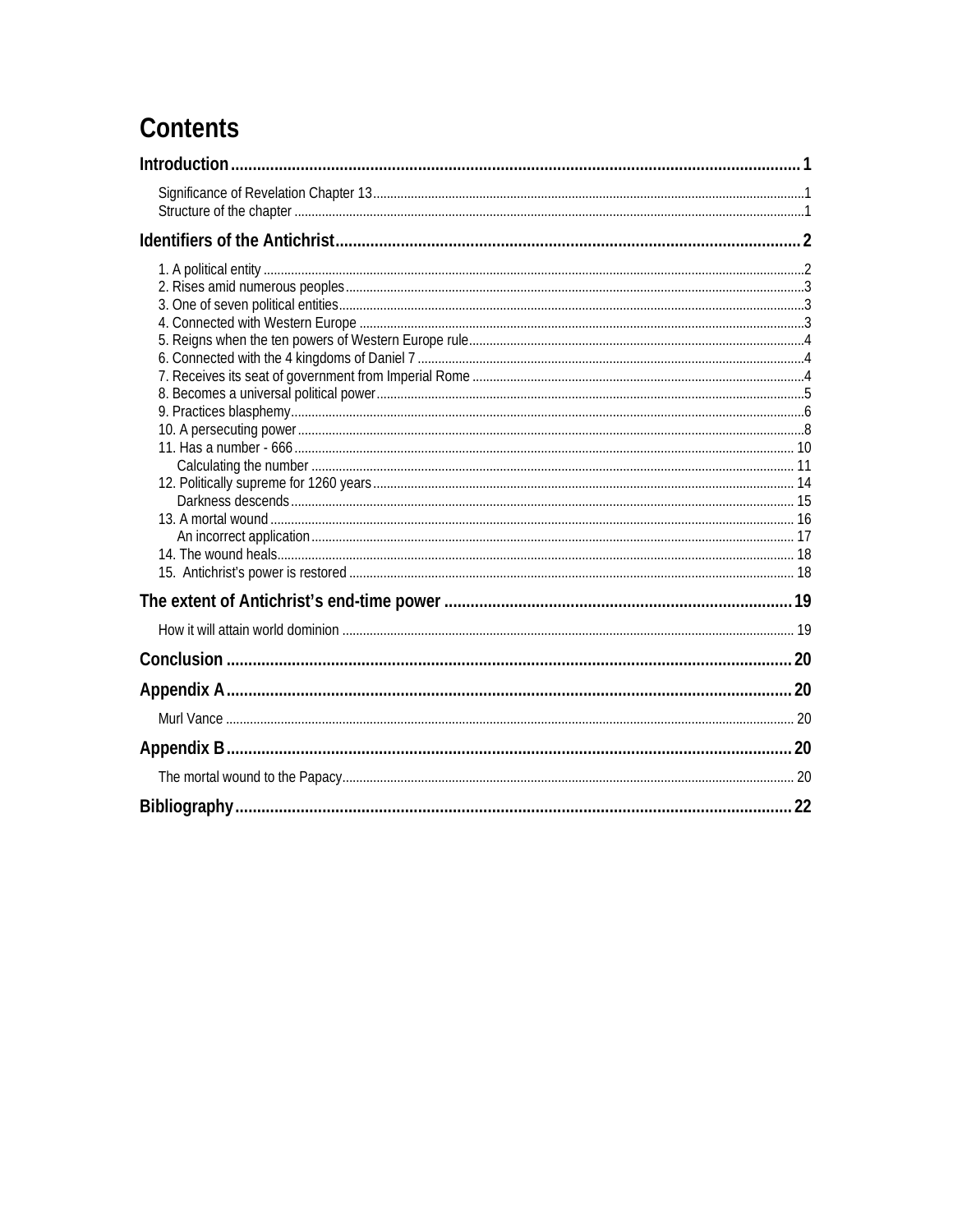## <span id="page-2-0"></span>**Introduction**

Through much of the Christian era and particularly at the time of the great Protestant Reformation, the general view among the faithful was that the Antichrist was the Church of Rome. However, in reaction to the devastating influence of the Reformation upon the Church of Rome, a Counter Reformation was mounted, led by the Jesuits. One of the main goals of the Counter Reformation was to construct an interpretation of prophecy that would hide the true identity of Antichrist and remove the stigma from the Church of Rome. To do this the Jesuits created a school of prophetic interpretation called the Futuristic system of interpretation. This school cleverly perverted the prophecies to make them appear to teach that the Antichrist would be a Jew who would rise in the future probably after the Second Advent or the Rapture - and would fulfill the predictions concerning the Antichrist.

This school of thought was then insidiously infiltrated into the Protestant churches and as a result it gradually robbed them of their protest against the Church of Rome. One instrument in accomplishing this goal has been the Schofield Bible.

## <span id="page-2-1"></span>**Significance of Revelation Chapter 13**

Revelation Chapter 13 is one of the most significant amongst the prophetic chapters of Daniel and Revelation which deal with the Antichrist. The other chapters are Daniel Chapters 7, 8 and 11 and Revelation Chapters 17 and 18.

## <span id="page-2-2"></span>**Structure of the chapter**

The *principle of repetition and enlargement,* which is widely utilized in Scripture and is particularly evident in Daniel and Revelation, is employed in Revelation Chapter 13. It is structured as follows:

| Verses    | Topic                                                                                        |
|-----------|----------------------------------------------------------------------------------------------|
| $1 - 4$   | A brief sketch of Antichrist's career<br>His rise, reign, ruin, resurrection and restoration |
| 5-8       | The reign of Antichrist                                                                      |
| $9 - 10$  | The ruin of Antichrist                                                                       |
| $11 - 12$ | The resurrection and restoration of Antichrist and through whom it is<br>accomplished        |
| $13 - 15$ | The method by which it is accomplished                                                       |
| 16-17     | The medium used to accomplish it                                                             |
|           |                                                                                              |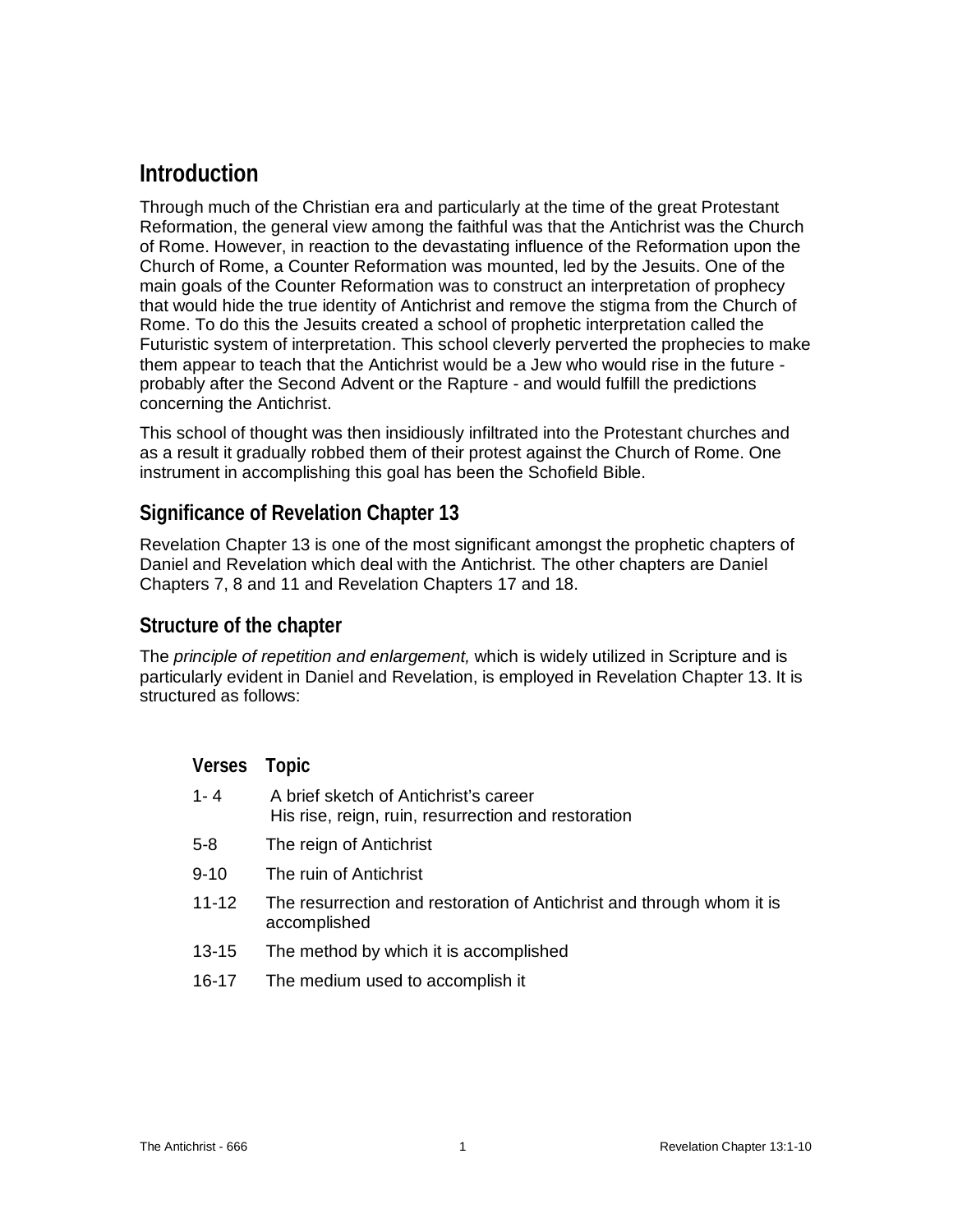## <span id="page-3-0"></span>**Identifiers of the Antichrist**

In Revelation Chapter 13 at least fifteen specifications are presented by which the sincere searcher may identify the earthly Antichrist.<sup>[1](#page-3-2)</sup>

- 1. A political entity
- 2. Rises amid numerous peoples
- 3. One of seven political powers or empires opposed to God
- 4. Connected with Western Europe
- 5. Reigns when the powers of Western Europe are reigning
- 6. Connected with the four kingdoms of Daniel 7, that is, Babylon, Medo-Persia, Greece and Rome
- 7. Seat of government is given to it by Imperial Rome
- 8. Becomes a universal or catholic power
- 9. Blasphemes
- 10. Persecutes and destroys the saints
- 11. Has a number 666
- 12. Has political supremacy for 1260 years
- 13. Is mortally wounded
- 14. The wound heals
- 15. Antichrist is restored to world pre-eminence

<span id="page-3-1"></span>We will now examine each of these identifying characteristics in turn.

## **1. A political entity**

## *Then I stood on the sand of the sea. And I saw a beast rising up out of the sea, having seven heads and ten horns, and on his horns ten crowns, and on his heads a blasphemous name. Revelation 13:1*

In prophecy a beast represents a political power or kingdom. As the prophet Daniel's divine instructor declared:

*Those great beasts, which are four, are four kings, which arise out of the earth...*

*The fourth beast shall be a fourth kingdom on earth… Daniel 7:17,23*

This reveals that the Antichrist will not be an individual but rather a political entity.

<span id="page-3-2"></span> $1$  There is a literal, earthly Antichrist and there is also the spiritual Antichrist - Satan himself – who inspires his earthly agent.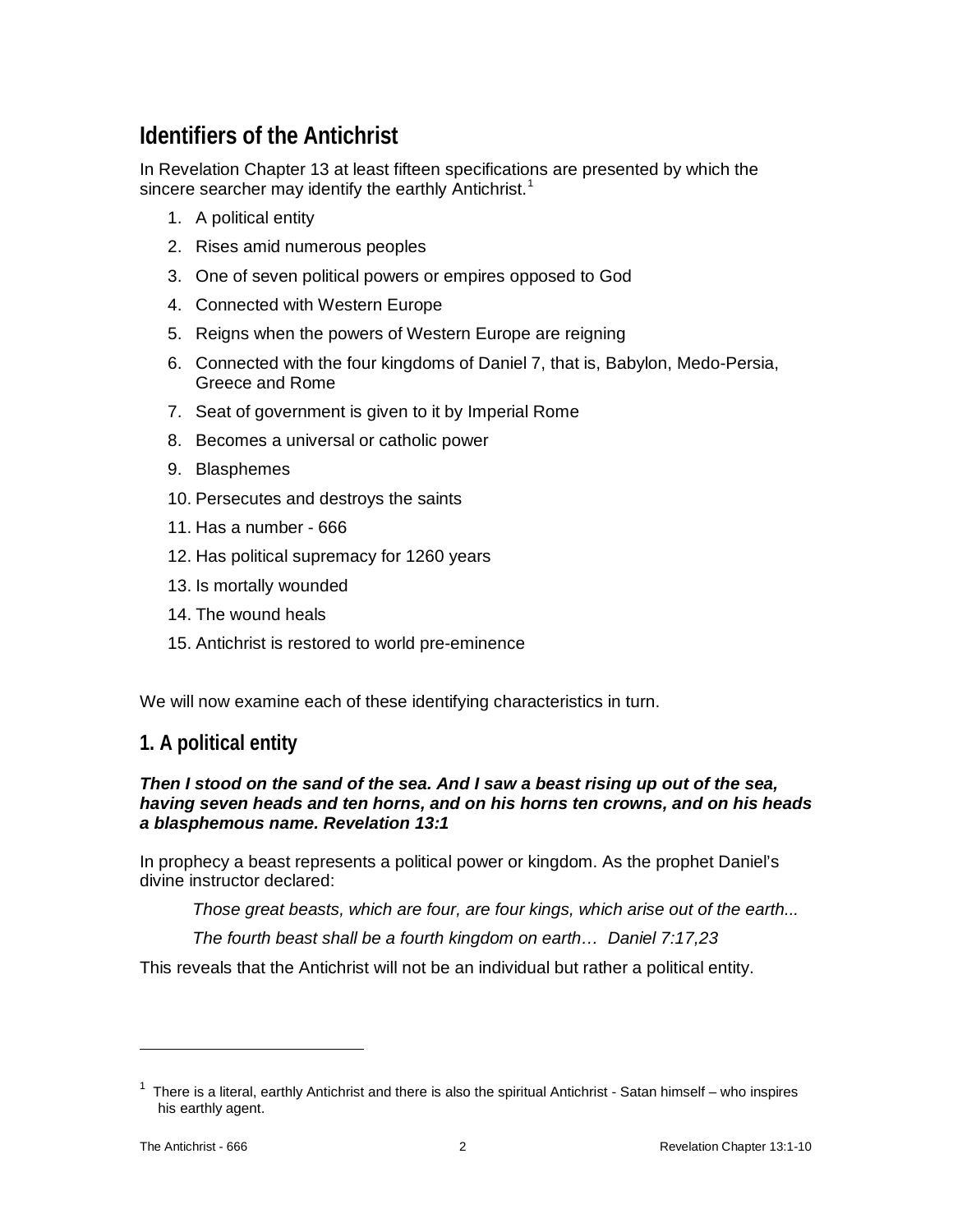## <span id="page-4-0"></span>**2. Rises amid numerous peoples**

In prophecy, the sea represents a heavily populated region. The sea is comprised of water and the divine instruction is

*The waters which you saw, where the harlot sits, are peoples, multitudes, nations, and tongues. Revelation 17:15*

## <span id="page-4-1"></span>**3. One of seven political entities**

*…having seven heads…*

This antichrist power is one of seven successive political powers in history that oppose God. These seven heads are discussed in detail in a later topic in connection with Revelation Chapter 17, where it will be shown that they represent seven successive kingdoms used by Satan to oppose God and his people.<sup>[2](#page-4-3)</sup> Revelation 13 applies to a period when one of the 7 heads is in power.

## *And I saw one of his heads as if it had been mortally wounded… v3*

## <span id="page-4-2"></span>**4. Connected with Western Europe**

*having… ten horns…*

In the books of Daniel and Revelation these ten horns are mentioned ten times and every time they represent, at least initially, the ten divisions into which Western Rome separated in 476 AD

*The ten horns are ten kings* (kingdoms) *who shall arise from this kingdom*  (Imperial Rome)… *Daniel 7:24*

Western Europe was the territory peculiar to Rome. The other territories which she conquered were territories peculiar to Greece, Persia and Babylon, etc. The ten divisions or kingdoms were formed from the Western division of the Roman Empire.



<span id="page-4-3"></span><sup>2</sup> See, A. P. Cooke, *The Riddle of Revelation 17* (Self published, 2010),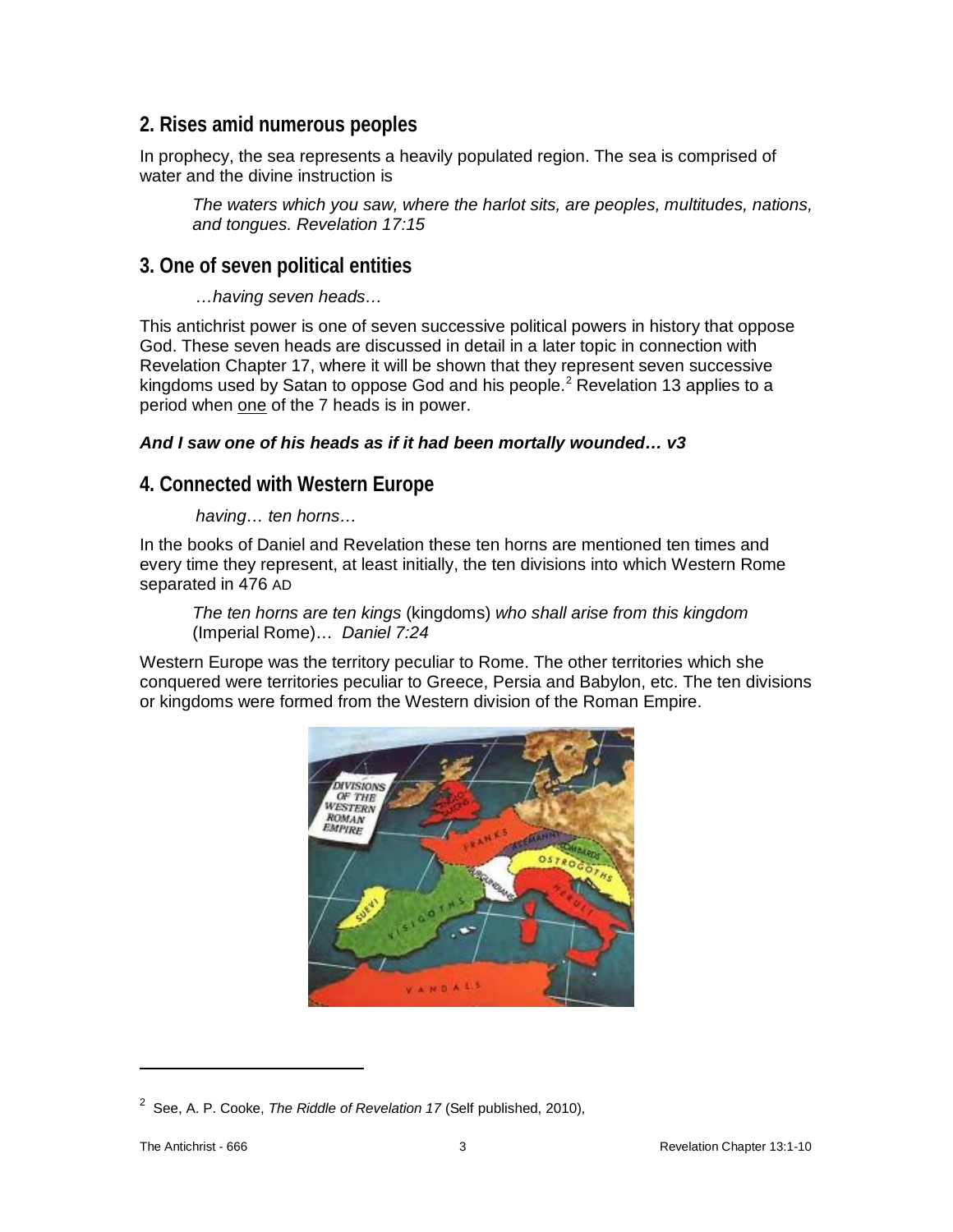## <span id="page-5-0"></span>**5. Reigns when the ten powers of Western Europe rule**

## *…and on his horns ten crowns…*

Crowns indicate sovereignty and the crowns upon the horns denote that the beast is in power when the ten horns are ruling; that is, when the Western European kingdoms had been formed and are in power. The ten kingdoms were established by 476 AD which means that Antichrist rises after that date.

## <span id="page-5-1"></span>**6. Connected with the 4 kingdoms of Daniel 7**

## *Now the beast which I saw was like a leopard, his feet were like the feet of a bear, and his mouth like the mouth of a lion. The dragon gave him his power, his throne, and great authority. Revelation 13:2*

These four beasts have already been introduced in Daniel Chapter 7 and represent the four universal kingdoms of history.

| <b>Beast</b>               | <b>Political Power</b> |
|----------------------------|------------------------|
| The Lion                   | <b>Babylon</b>         |
| The bear                   | Medo-Persia            |
| The leopard                | Greece                 |
| The non-descript or dragon | <b>Imperial Rome</b>   |

*…his mouth like the mouth of a lion…*

The Antichrist is Babylon's mouth piece. When the Antichrist speaks, it is Babylon speaking.

## <span id="page-5-2"></span>**7. Receives its seat of government from Imperial Rome**

*…The dragon gave him his power, his throne, and great authority. v2*

The dragon is first mentioned in Revelation Chapter 12 and is shown there to represent Imperial Rome, which was used by Satan to try to destroy the Christ-child.<sup>[3](#page-5-3)</sup> Did Imperial Rome give its seat of government to any other power? It did, and this transpired in 330 AD when Constantine the Great removed the seat of government from Rome on the Tiber to the new Rome - Constantinople on the Bosporus (Istanbul).

As for Imperial Rome's ancient seat on the Tiber, the historians record as follows:

*When the Roman Empire became Christian, and the peace of the Church was guaranteed, the Emperor left Rome to the Pope, to be the seat of the authority of* 

<span id="page-5-3"></span> $3$  See, A.P.Cooke, "War on God's Woman," (Sydney: Self-published, 2010).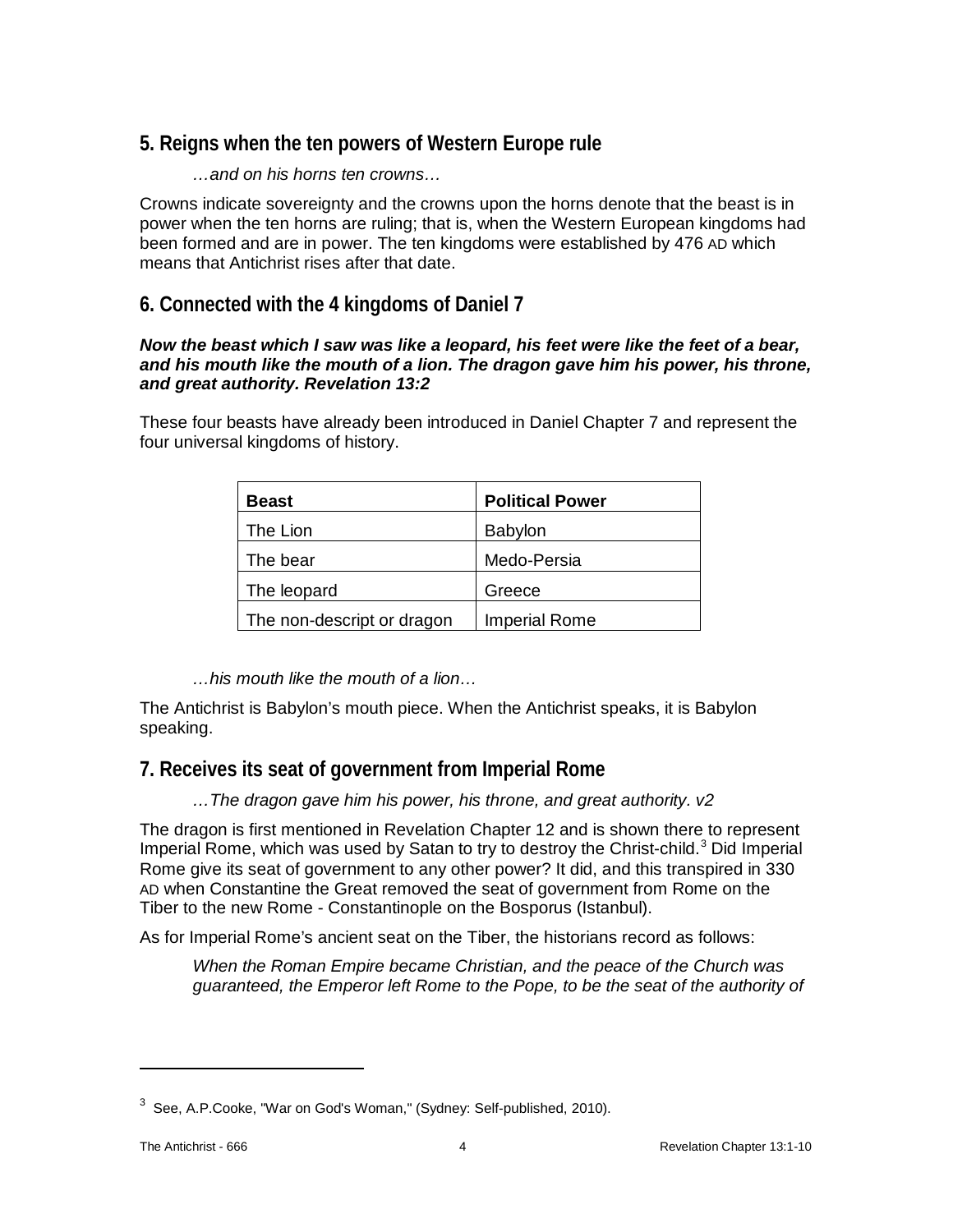*the Vicar of Christ, who should reign there independent of all human authority, to the consummation of ages, to the end of time.*[4](#page-6-1)

*The removal of the capital of the empire from Rome to Constantinople in 330, left the Western Church practically free from imperial power, to develop its own form of organization. The Bishop of Rome, in the seat of the Caesars, was now the greatest man in the West, and was soon forced to become the political as well as the spiritual head.*[5](#page-6-2)

*And meekly stepping to the throne of Caesar, the Vicar of Christ took up the scepter to which the emperor and kings of Europe were to bow in reverence through so many ages.*[6](#page-6-3)

In the Room of Constantine in the Vatican palace there are four superb paintings. The fourth one is entitled, *The Donation of Constantine*. It depicts the Roman emperor about to depart from Rome for Constantinople. He is presenting a statue of a warrior to the Bishop of Rome, representing the transfer of the city of Rome to the Papacy. This painting has been claimed to be a forgery but it has been used by the Papacy as a symbol of authority for her political claims. It is an acknowledgment from the Papacy that she received her seat from Imperial Rome.

Imperial Rome didn't just give the Papacy a political base; it gave her *power and great authority*. This was fulfilled by emperor Justinian when he officially decreed the Bishop of Rome to be the *universal bishop of the world and the corrector of heretics* in 533 AD.<sup>[7](#page-6-4)</sup> However this level of authority was useless without the political and military power to enforce it. This was supplied in 538 AD when the Emperor Justinian put down all resistance to the Papacy and enforced submission to it. Subsequently hundreds of thousands of non-Catholics were slaughtered as they attempted to flee the empire. $8$ 

## <span id="page-6-0"></span>**8. Becomes a universal political power**

## *…they worshipped the beast… v4*

## *…And authority was given him over every tribe, tongue, and nation. v7*

The word *universal* also means *catholic*. Thus this power will be a catholic, religious, political power.

<span id="page-6-1"></span><sup>4</sup> Francis P. Hays, *Papal Right and Privileges in Their True Light* (London: R. Washbourne, 1889),13-14.

<span id="page-6-2"></span><sup>&</sup>lt;sup>5</sup> Alexander Flick, *The Rise of the Medieval Church* (New York: G. P. Putnams and sons, 1909),168.

 $^6$  James P Conroy (Rev), American Catholic Quarterly Review, April 1911.

<span id="page-6-4"></span><span id="page-6-3"></span><sup>7</sup> Samuel P Scott (tr), *The Civil Law* (Union, New Jersey: The Law Book Exchange Ltd, 2001),1:11-13.

<span id="page-6-5"></span><sup>8</sup> Nicholas Summerbell, *History of the Christian Church* (Office of the Christian Pulpit, 1873),310-311. Samuel Chandler, *The History of Persecution* (London: J. Gray, 1736),142-143. Edward Gibbon, *The History of the Decline and Fall of the Roman Empire*, 12 vols.(London: Strahan and Cadell, 1789),Chapter 47:24.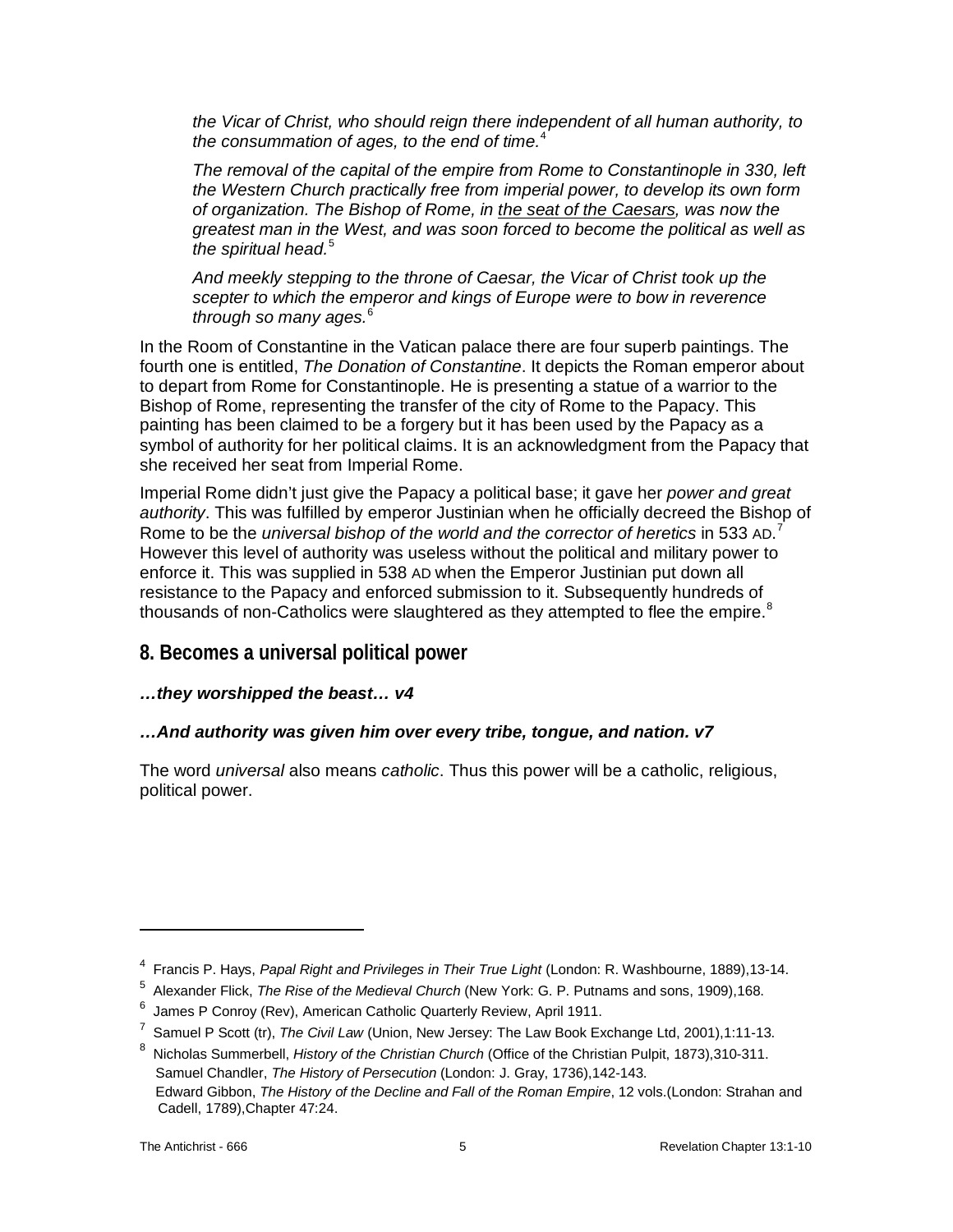## <span id="page-7-0"></span>**9. Practices blasphemy**

*…on his heads a blasphemous name. v1*

## *…a mouth speaking great things and blasphemies… v5*

#### *…he opened his mouth in blasphemy against God… v6*

According to Scripture *blasphemy* is the practice of usurping the position of, or claiming the prerogatives of God.

*…Who is this who speaks blasphemies? Who can forgive sins, but God alone? Luke 5:21*

The Church of Rome claims to forgive sin. Catholic authorities state this fact:

*If anyone saith that the sacramental absolution of the priest is not a judicial act… let him be anathema.*

*If anyone saith that priests… have not the power of binding and of loosing, or that not priests alone are ministers of absolution, let him be anathema.*[9](#page-7-1)

*To pardon a single sin requires all the omnipotence of God…*[10](#page-7-2)

*The priest not only declares that the sinner is forgiven, but he really forgives him… so great is the power of the priest, that the judgments of heaven itself are subject to his decision.*[11](#page-7-3)

*The poor sinner kneels at his confessor's feet. He knows he is not speaking to an ordinary man, but to another Christ. He hears the words, 'I absolve thy sins' and the hidden load of sins drops from his soul forever.*[12](#page-7-4)

*A priest, in absolving a sinner, performs the very office of the Holy Ghost in the sanctification of souls.*[13](#page-7-5)

Another form of blasphemy is also indicated in the gospel of John.

*For a good work we do not stone you, but for blasphemy; and because you, being a man, make yourself God. John 10:33*

The Papacy deifies man. It makes claims that should pertain only to God. Again, Catholic authorities confirm this fact:

*We define that the holy Apostolic See and the Roman Pontiff holds the primacy over the wide world and that the Roman Pontiff himself is the successor of the blessed Peter… the father and doctor of all Christians; and that to him… was given… full power to feed, rule and govern the universal church.*[14](#page-7-6)

<span id="page-7-1"></span><sup>9</sup> Council of Trent, Session XIV, 1546 *Dogmatic Canons and Decrees,* Canons IX & X.

<span id="page-7-2"></span> $10$  Saint Alphonsus de Liguori, Dignities and Duties of a Priest (Brooklyn NY: Redemptorist Fathers, 1926), 34.

<span id="page-7-3"></span><sup>11</sup> Michael Muller, *The Catholic Priest* (Baltimore: Kteuzer Brothers, 1876),

<sup>12</sup> William Doyle, *Shall I Be a Priest* (Dublin: Irish Messenegr Office, 1913),14-15.

<span id="page-7-5"></span><span id="page-7-4"></span><sup>&</sup>lt;sup>13</sup> Saint Alphonsus de Liguori, 36.

<span id="page-7-6"></span><sup>14</sup> Labbe and Cossart, *The Council of Trent* (Paris: 1671),12:1167.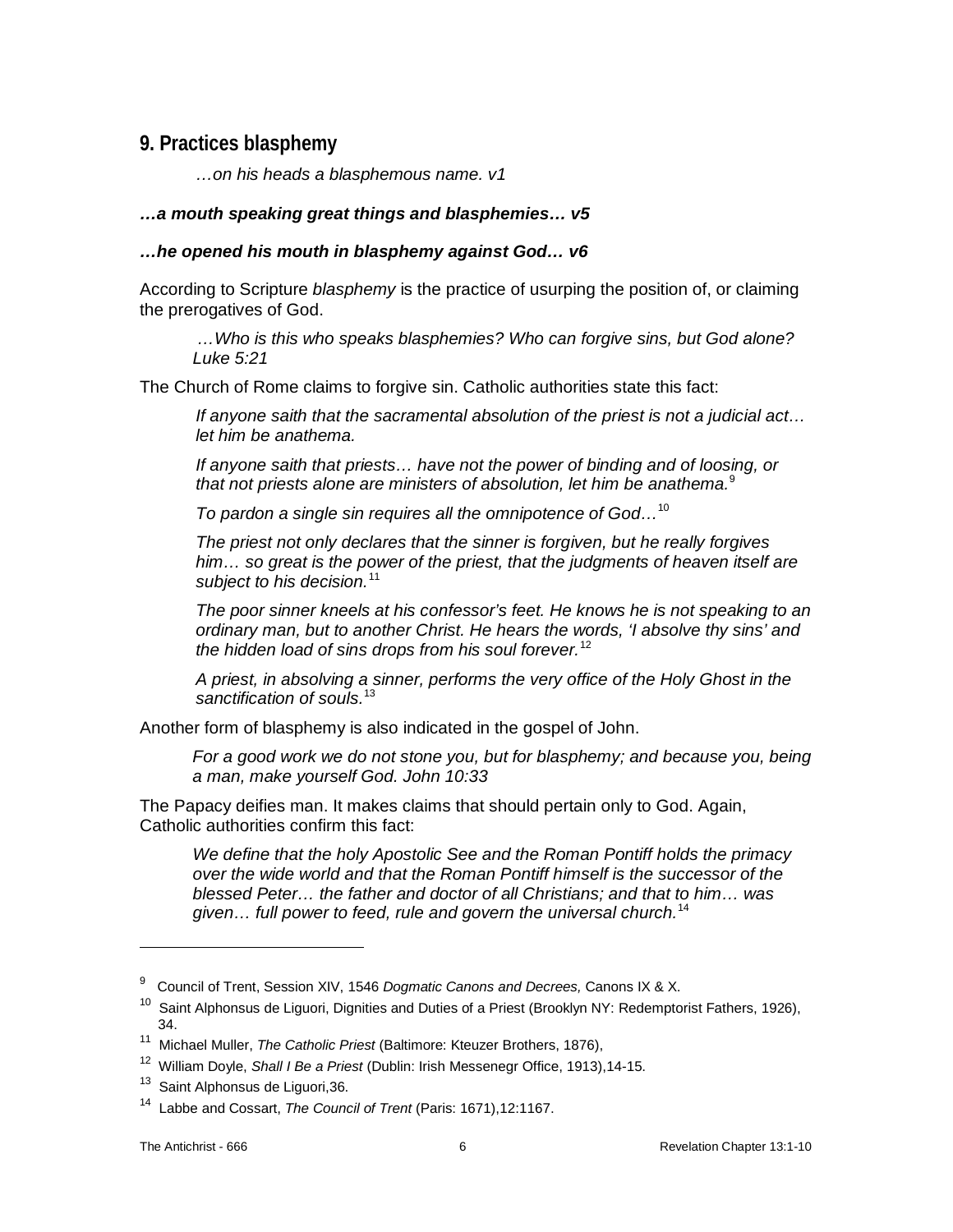In a large, authentic work by F. Lucii Ferraris, titled *Prompta Bibliotheca Canonica Juridica Moralis Theologica* printed in Rome in 1800 and sanctioned by the Catholic Encyclopedia (Vol. VI, p.48) we find the following statement regarding the power of the Pope:

*The Pope is of so great dignity and so exalted that he is not a mere man, but as it were God, and the vicar of God…"*

*Hence the Pope is crowned with a triple crown, as king of heaven and of earth and of the lower regions…"*

*The Pope is as it were God on earth, sole sovereign of the faithful Christ, chief of kings, having plentitude of power, to whom has been entrusted by the omnipotent God direction not only of the earthly but also of the heavenly kingdom.*[15](#page-8-0)

The Catholic Encyclopedia says of the Pope:

*The sentences which he gives are to be forthwith ratified in heaven.*[16](#page-8-1)

Pope Leo XIII says:

*But the supreme teacher in the Church is the Roman Pontiff. Union of minds, therefore, requires, together with a perfect accord in the one faith, complete submission and obedience of will to the Church and to the Roman Pontiff, as to God Himself.*

*We hold upon this earth the place of God Almighty.[17](#page-8-2)*

In this encyclical, as well as capitalizing all pronouns which refer to God, the Pope has also capitalized those which refer to himself.

Alphonsus de Liguori, a sainted doctor of the Roman church, claims the same power for the Roman priests. He says:

*The priest has the power of the keys, or the power of delivering sinners from hell, of making them worthy of paradise, and of changing them from the slaves of Satan into the children of God. And God himself is obliged to abide by the judgment of his priest…. The sovereign Master of the universe only follows the servant by confirming in heaven all that the latter decides upon earth.*[18](#page-8-3)

Pope Innocent III wrote:

*Indeed, it is not too much to say that in view of the sublimity of their offices, the priests are so many gods.[18](#page-8-4)*

<span id="page-8-0"></span><sup>15</sup> Lucius Ferraris, *Prompta Bibliotheca Canonica Juridica Moralis Theologica*, vol. 6 (Venice, Italy: Gaspar Storti, 1772), 6:48.

<span id="page-8-1"></span><sup>16</sup> Charles Herbermann et al, "Pope," *The Catholic Encyclopedia*, (New York: Robert Appleton Company, 1912),12:265

<span id="page-8-2"></span><sup>17</sup> Catholic Church, *The Great Encyclical Letters of Pope Leo Xiii* (New York: Benziger Brothers, 1903), 193, 304.

<span id="page-8-4"></span><span id="page-8-3"></span><sup>18</sup> Saint Alphonsus de Liguori, *Dignity and Duties of the Priest,* (Benziger Brothers, Printers to the Holy Apostolic See, 1888) 27-28, 36.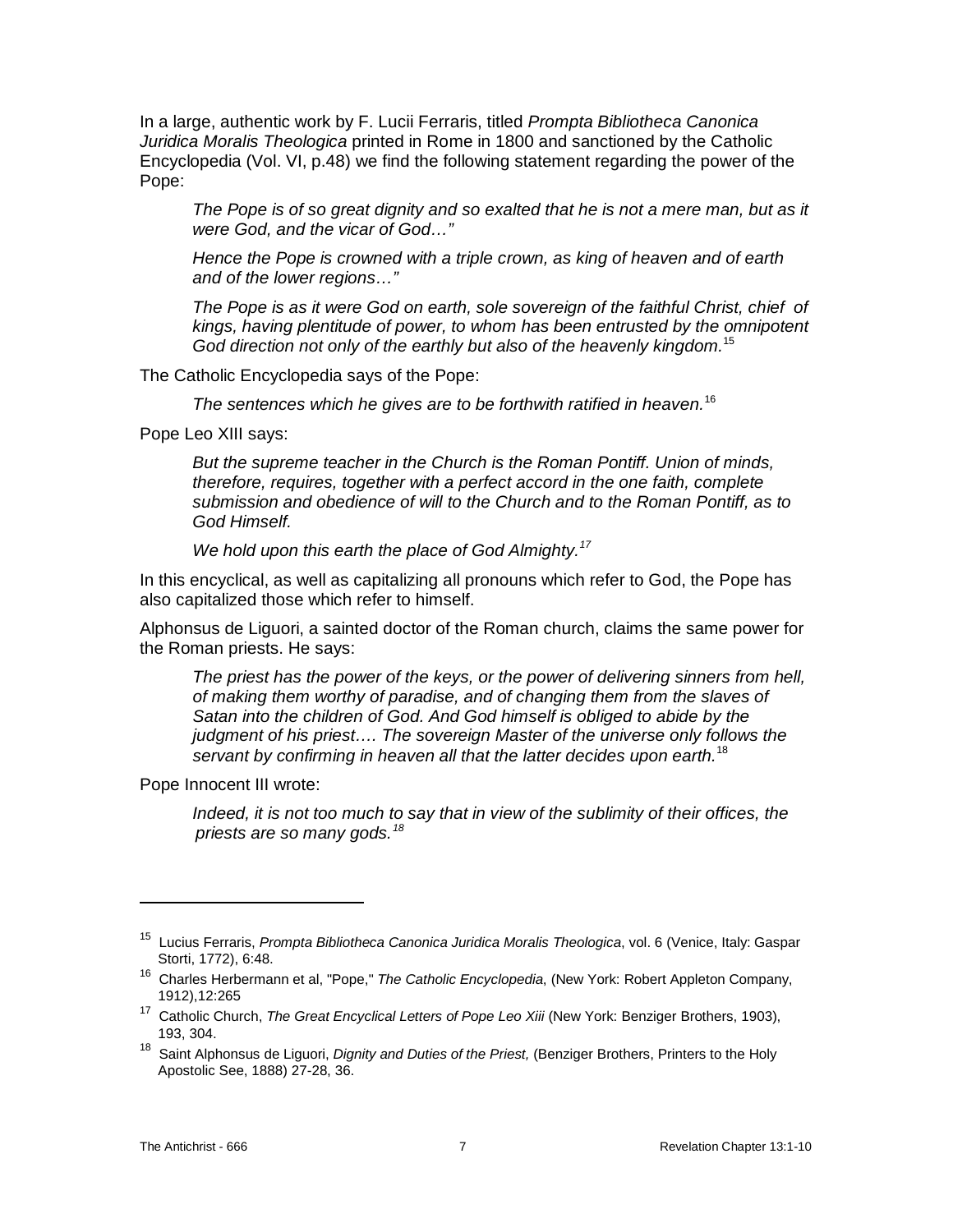*The Pope is not only the representative of Jesus Christ but HE IS JESUS CHRIST HIMSELF hidden under the veil of flesh.*[19](#page-9-1) (Author's emphasis).

*In 1335 Bishop Alvarez Pelayo laid down the doctrine that as Christ partook of the nature of God, so the Pope… is not simply a man, but rather a God on earth.*[20](#page-9-2)

#### *Then he opened his mouth in blasphemy against God, to blaspheme His name, His tabernacle, and those who dwell in heaven. v6*

The above claims of the Pope amount to blasphemy against God's name, however the Papacy also blasphemes God's tabernacle. God's tabernacle is the Great Temple, the sanctuary in heaven.

*Now this is the main point of the things we are saying: We have such a High Priest, who is seated at the right hand of the throne of the Majesty in the heavens, a Minister of the sanctuary and of the true tabernacle which the Lord erected, and not man. Hebrews 8:1-2*

*The temple of the tabernacle… in heaven was opened. Revelation 15:5*

The Papacy has blasphemed God's heavenly tabernacle by setting up an earthly counterfeit tabernacle, in which are offered counterfeit sacrifices by a counterfeit priesthood to a counterfeit god.

The Papacy also blasphemes *those who dwell in heaven*. Apart from the Godhead, the other dwellers in heaven are the millions of angels, the messengers of God. The Papacy blasphemes them by claiming that the priests are greater than the angels and that the Pope can even excommunicate the angels.

*The sacerdotal* (priestly) *dignity also surpasses the dignity of the angels…. All the angels in heaven cannot absolve from a single sin… the holy archangel can chase away devils, but he cannot free his client from their claims till a priest comes to absolve him… If I saw an angel and a priest, I would bend my knee first to the priest and then to the angel.*[21](#page-9-3)

*The Pope is crowned with a triple crown, as king of heaven and of earth and of the lower regions… so that if it were possible that the angels might err in the faith, they could be judged and excommunicated by the Pope….* [22](#page-9-4)

## <span id="page-9-0"></span>**10. A persecuting power**

#### *It was granted to him to make war with the saints and to overcome them... v7*

The word *saint* means *a holy one*, that is, one who is free from sin - one who belongs to God. The only way anyone can be free from their sins is by accepting the shed blood of Christ as payment for their sins.

<span id="page-9-1"></span><sup>19</sup> Pius X, *The Catholic National*, (Paris, France: Benziger Brothers Publishing), July 13 1895.

<span id="page-9-2"></span><sup>20</sup> Henry C Lea, *Studies in Church History* (London: Sampson, Low, Son & Marston 1869), 389.

<span id="page-9-3"></span><sup>&</sup>lt;sup>21</sup> Saint Alphonsus de Liguori, 31.

<span id="page-9-4"></span><sup>&</sup>lt;sup>22</sup> Lucius Ferraris, 6:48.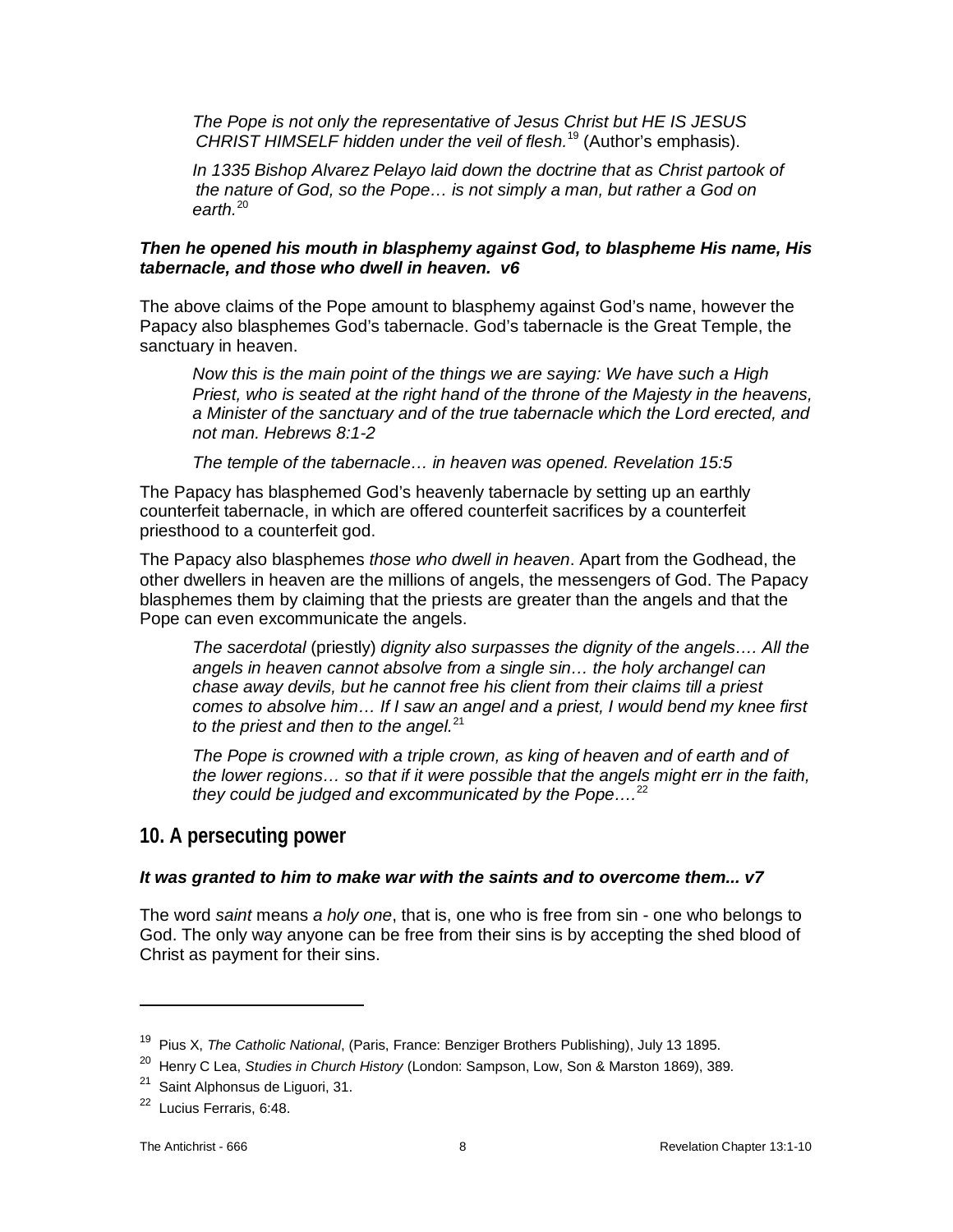*…the blood of Jesus Christ his Son cleanses us from all sin. I John 1:7*

This action involves only true believers in Christ, that is, true Christians. However the Papacy has made war on true Christians. Note the official attitude of the Papacy toward those who dissent.

*Much more can heretics* (dissenters) *after they are convicted of heresy, be not only forthwith excommunicated, but as surely put to death.*[23](#page-10-0)

*When she thinks it good to use physical force, she will use it… But will the Catholic Church give bond that she will not persecute at all ? … The Catholic Church gives no bonds for her good behavior.*[24](#page-10-1)

Professor Baudrillart, Rector of the Catholic Institute of Paris and later a cardinal, writes that the Papacy has employed physical force against dissenters:

*The Catholic Church… loudly proclaims that she has, a 'horror of blood.' Nevertheless when confronted by heresy she… has recourse to force, to corporal punishment, to torture. She creates tribunals like those of the Inquisition… encourages a crusade, or a religious war… Especially did she act thus in the sixteenth century with regard to Protestants… she lit in Italy, in the Low countries and above all in Spain the funeral piles of the Inquisition. In France… and in England… she tortured the heretics whilst both in France and Germany… she encouraged and actively aided the religious wars. No one will deny that we have here a great scandal to our contemporaries…"*

*Indeed, even among our friends and our brothers we find those who dare not* look this problem in the face. They ask permission from the Church to ignore or *even deny all those acts and institutions in the past which have made orthodoxy compulsory.*[25](#page-10-2)

This book bears the sanction of the Roman Catholic authorities, and of their *"Censor".*

Dr J. Dowling wrote:

*From the birth of Popery in 606, to the present time, it is estimated by careful and credible historians, that more than fifty million of the human family, have been slaughtered for the crime of heresy by popish persecutors, an average of more than forty thousand religious murders for every year of the existence of Popery.*[26](#page-10-3)

Dr. W.E.H. Lecky wrote:

*That the Church of Rome has shed more innocent blood than any other institution that has ever existed among man kind, will be questioned by no Protestant who has a competent knowledge of history. The memorials, indeed, of many of her persecutions are now so scanty, that is it impossible to form a complete* 

<span id="page-10-0"></span><sup>23</sup> Thomas Aquinas, *Summa Theologica: A Concise Translation*, ed. Timothy McDermott (Grand Rapids MI: Christian Classics, 1991),

<span id="page-10-1"></span><sup>24</sup> Father Phelan, in *The Western Watchman*, (St Louis: Western Watchman Publishing Co., 1908), 24 Dec 1908.

<span id="page-10-2"></span><sup>25</sup> Alfred Baudrillart, *The Catholic Church, the Renaissance, and Protestantism* (New York: Benziger Brothers, 1908),182-184.

<span id="page-10-3"></span><sup>26</sup> John Dowling, *History of Romanism* (New York: Edward Walker, 1845), 541-542.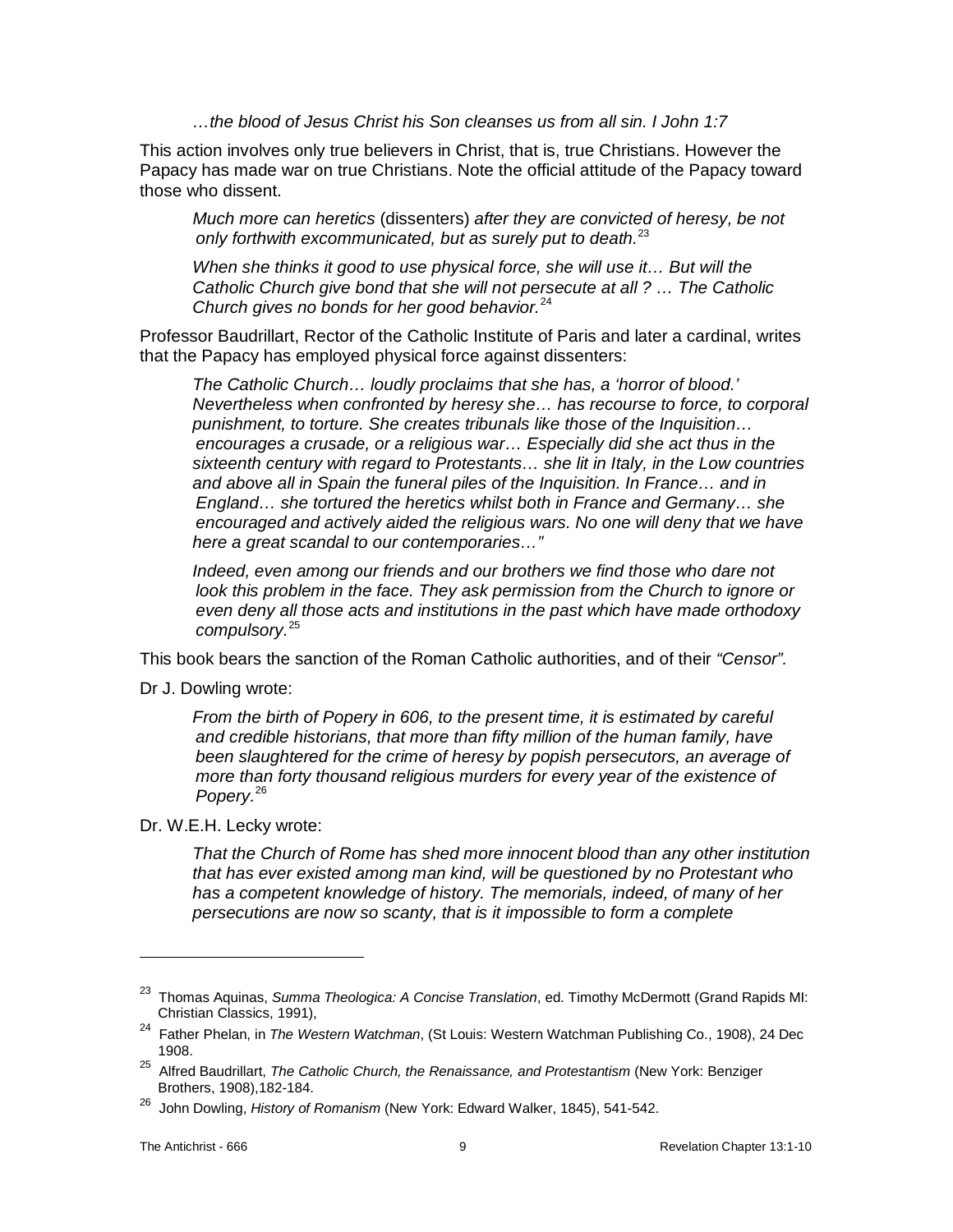*conception of the multitude of her victims, and it is quite certain that no power of imagination can adequately realize their sufferings.*<sup>2</sup>

The Anglican Scholar, Dr. H. Grattan Guinness, wrote:

*It has been calculated that the popes of Rome have directly or indirectly slain 50 millions of men and women who refused to be parties to Romish idolatries, who held to the Bible as the Word of God.*[28](#page-11-2)

These distasteful accounts of history abundantly confirm that the Papacy fulfils this ninth specification of the Antichrist.

<span id="page-11-0"></span>**11. Has a number - 666**

#### *Here is wisdom. Let him who has understanding calculate the number of the beast, for it is the number of a man: His number is 666. v18 (See Appendix A)*

In the Catholic Douay version of the Bible there is a footnote inserted by the Catholic translators which reads:

*666. The numeral letters of his name shall make up this number.*

This name represents the number of a man. The man predominant in the Papal system is unquestionably the Pope. The title *pope* means *father*. The word *Papacy* is also from the word *father*. This is in spite of Jesus' command:

*But you, do not be called 'Rabbi'; for One is your Teacher, the Christ and you are all brethren. Do not call anyone on earth your father; for One is your Father, He who is in heaven. Matthew 23:8-9* 

*The holy father* is the man of the Papacy. As footnoted in the Douay Bible the numeral letters of his name, then, should make up the number 666. Therefore it is essential that the official name of the Bishop of Rome be confirmed as following the instruction in the footnote of the official Catholic Bible.

Six Catholic authorities are unanimous that the official name or title of the Pope is *Vicarius Filii Dei*, that is, *Vicar of the Son of God.* These authorities are:

- 1. The *Decretum* of Gratian the founder of the science of Canon Law 1148-1582 AD
- 2. The Revised Edition of the above authority 1582 until now.
- 3. *The Roman Catholic Encyclopedia* of F. Lucii Ferraris, Volume 6, page 48.
- 4. Cardinal Manning, *The Temporal Power of the Vicar of Jesus Christ*, (231-232).
- 5. Philippe Labbe a distinguished Jesuit writer, *Sacrosancta Concilia Ad Regiam Editionem Exacta*. (Volume 1, page 1534).
- 6. Cardinal Gibbons, Baltimore, USA ,1904, in an official letter to an enquirer wrote:

<span id="page-11-1"></span><sup>&</sup>lt;sup>27</sup> W.E.H. Lecky, *History of Rise and Influence of the Spirit of Rationalism in Europe* (London: Longman Green & Co, 1866), 2:32.

<span id="page-11-2"></span><sup>28</sup> Grattan Guinness, *The Approaching End of the Age* (London: Hodder and Straughton, 1879), 212.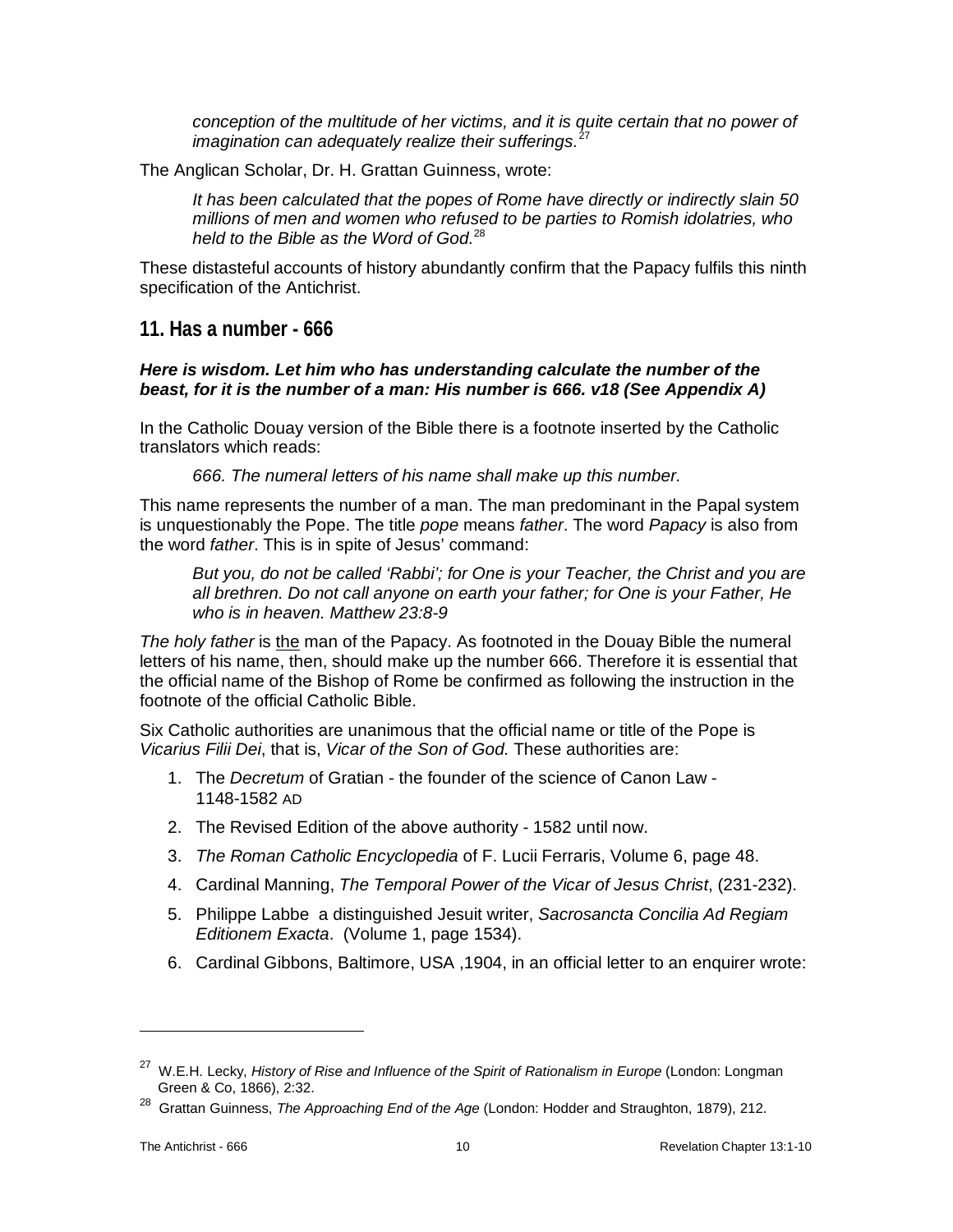*On past occasions, at the coronation of the Popes, the presiding cardinal archdeacon, as he placed the crown upon the head of the new pope declared:*

*"Vicarius Filii Dei - Vicar of the Son of God".*

## <span id="page-12-0"></span>**Calculating the number**

Let us see if the numbers of the name Vicarius Filii Dei add up to 666.

**Latin** - In the Latin language there are seven numerals (originally there were six).

| V            | $=$ | 5   | F      | $=$ | 0  | D            |     | 500         |  |
|--------------|-----|-----|--------|-----|----|--------------|-----|-------------|--|
| I            | $=$ | 1   | ı      | $=$ | 1  | Е            | $=$ | 0           |  |
| C            | $=$ | 100 | L      | $=$ | 50 | $\mathbf{I}$ | $=$ | 1           |  |
| A            | $=$ | 0   | п      | $=$ | 1  |              |     |             |  |
| R            | $=$ | 0   | L      | $=$ | 1  |              |     |             |  |
| $\mathbf{I}$ | $=$ | 1   |        |     |    |              |     |             |  |
| U            | $=$ | 5   |        |     |    |              |     |             |  |
| S            | =   | 0   |        |     |    |              |     |             |  |
|              |     |     |        |     |    |              |     |             |  |
|              |     | 112 | $\div$ |     | 53 | $\ddag$      |     | $501 = 666$ |  |
|              |     |     |        |     |    |              |     |             |  |

Without any manipulation each numeral of the Pope's title adds up to exactly 666.

John Wycliffe is regarded as The Morning Star of the Protestant Reformation. Wycliffe's followers were called Lollards. These believers claimed that 666 applied to one of the Pope's other titles, Dux Cleri. Walter Brute, a Welsh layman, Oxford graduate and martyr, is on record as applying Dux Cleri to the popes.<sup>[29](#page-12-1)</sup> It is claimed that whenever the Pope signs an official document, the signature is Dux Cleri, meaning Head of the Clergy.

Significantly, this official signature also adds up to exactly 666.

| D | and the state of the state of the state of the state of the state of the state of the state of the state of the state of the state of the state of the state of the state of the state of the state of the state of the state | 500     | C  | $\mathbf{r} = \mathbf{r}$ | 100 |     |     |
|---|-------------------------------------------------------------------------------------------------------------------------------------------------------------------------------------------------------------------------------|---------|----|---------------------------|-----|-----|-----|
| U | $=$ $-$                                                                                                                                                                                                                       | 5       | L. | $=$                       | 50  |     |     |
| X | $=$ $-$                                                                                                                                                                                                                       | 10      | Е. | $=$ $-$                   | 0   |     |     |
|   |                                                                                                                                                                                                                               |         | R  | $=$                       | 0   |     |     |
|   |                                                                                                                                                                                                                               |         |    | $\equiv$                  | 1   |     |     |
|   |                                                                                                                                                                                                                               | $515 +$ |    |                           | 151 | $=$ | 666 |

<span id="page-12-1"></span><sup>29</sup> Le Roy Froom, *The Prophetic Faith of Our Fathers* (Washington, DC: Review and Herald, 1954) 2:74. Edward B. Elliot, *Horae Apocalypticae*, 5 ed.(London: Seeley, Jackson and Halliday, 1862); Le Roy Froom, *The Prophetic Faith of Our Fathers* (Washington, DC: Review and Herald, 1954), 2:74.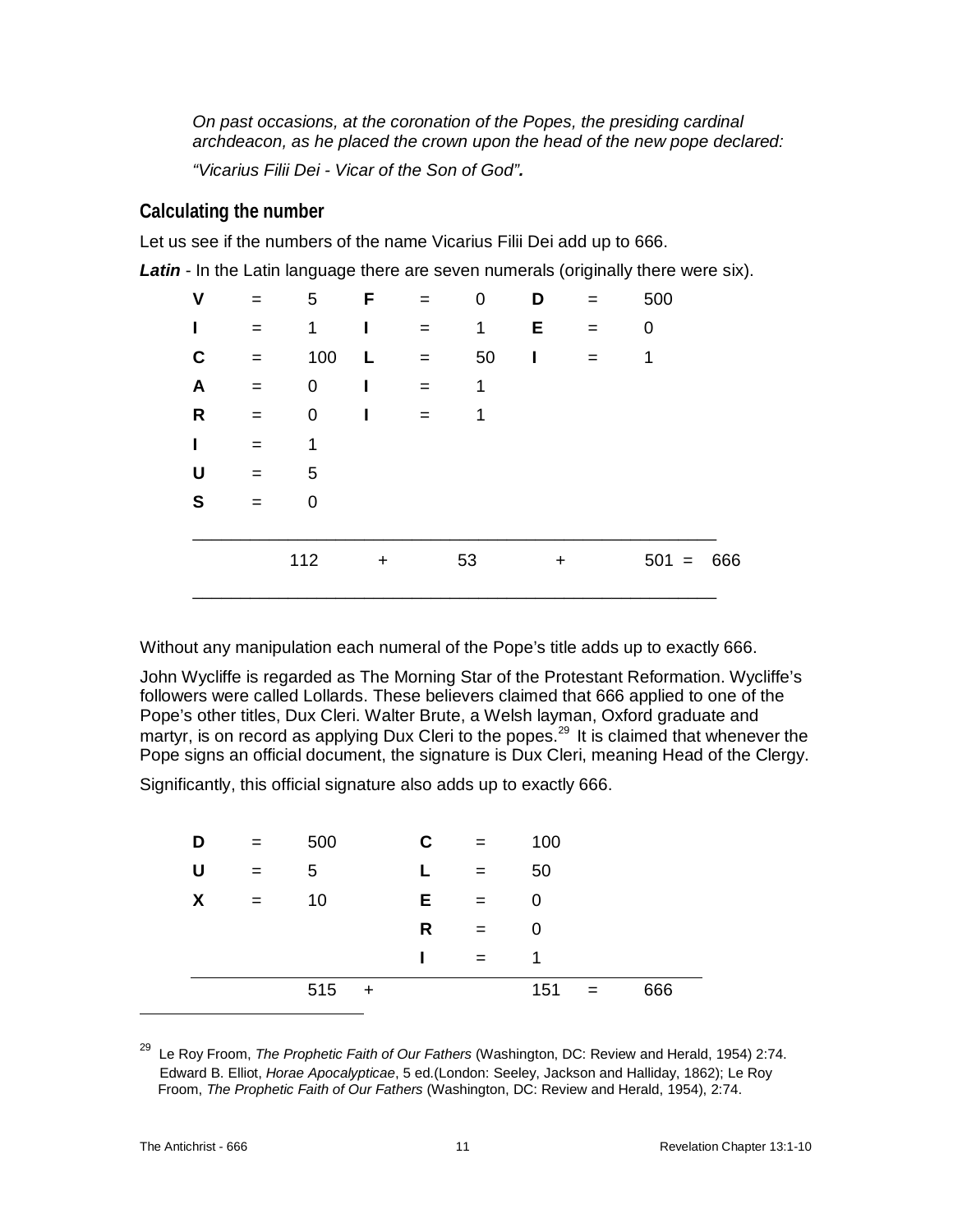This means that whenever the Pope signs an official document, he signs *666*.

It is interesting to note that when the identifying titles of Jesus Christ were nailed to the cross at Calvary, they were written in three languages.

*Now Pilate wrote a title and put it on the cross. And the writing was: JESUS OF NAZARETH, THE KING OF THE JEWS.*

*Then many of the Jews read this title, for the place where Jesus was crucified was near the city; and it was written in Hebrew, Greek, and Latin. John 19:19-20.*

The Antichrist also is identified in the same languages, and in all these three languages the Pope's name adds up to the numerals 666.

*Hebrew* - The Hebrew term for the Roman power was *Romiith*. Unlike Latin, every letter serves as a numeral in the Hebrew language.

| R            | $=$ | 200 |  |
|--------------|-----|-----|--|
| Ο            | =   | 6   |  |
| M            | =   | 40  |  |
| ı            | =   | 10  |  |
| ı            | =   | 10  |  |
| TH           | $=$ | 400 |  |
| <b>Total</b> | $=$ | 666 |  |

*Greek* - The Greek term for *The Latin People* (the Romans) was *Lateinos.* In the Greek language every letter also serves as a number. Lateinos was the god of the year, the sun god, from whom the Latins claimed descent…they also claimed their language was a sacred language dedicated to the worship of their god…it seems little less than genius that the Latins were able to devise a numerical system in which when these six letters were chosen they added up to the number 666. $30$ 

While *The Latins* (Grk *Lateinos*) was originally applied to the Romans, the Latin language became central to the Papal system of worship.

*They Latinize in everything. Mass, prayers, hymns, Litanies, Canons, Decretals, Bulls – all are in Latin. The Papal councils speak Latin. The Latin Vulgate… is the only authentic Version. All things with them are Latin. [31](#page-13-1)*

*The pope still speaks and writes… in his official capacity in Latin. Latin is stamped on the whole papal system.[32](#page-13-2)*

<span id="page-13-0"></span><sup>30</sup> Murl Vance, *The Trail of the Serpent* (Pune, India: Oriental Watchman Publishing 1991),119-120.

<span id="page-13-1"></span><sup>31</sup> Albert Close, *Antichrist and His Ten Kingdoms*, 4th ed. (London: Thyme and Co., 1944),115.

<span id="page-13-2"></span> $32$  Ibid., (quoting Rev Joseph Tanner, MA)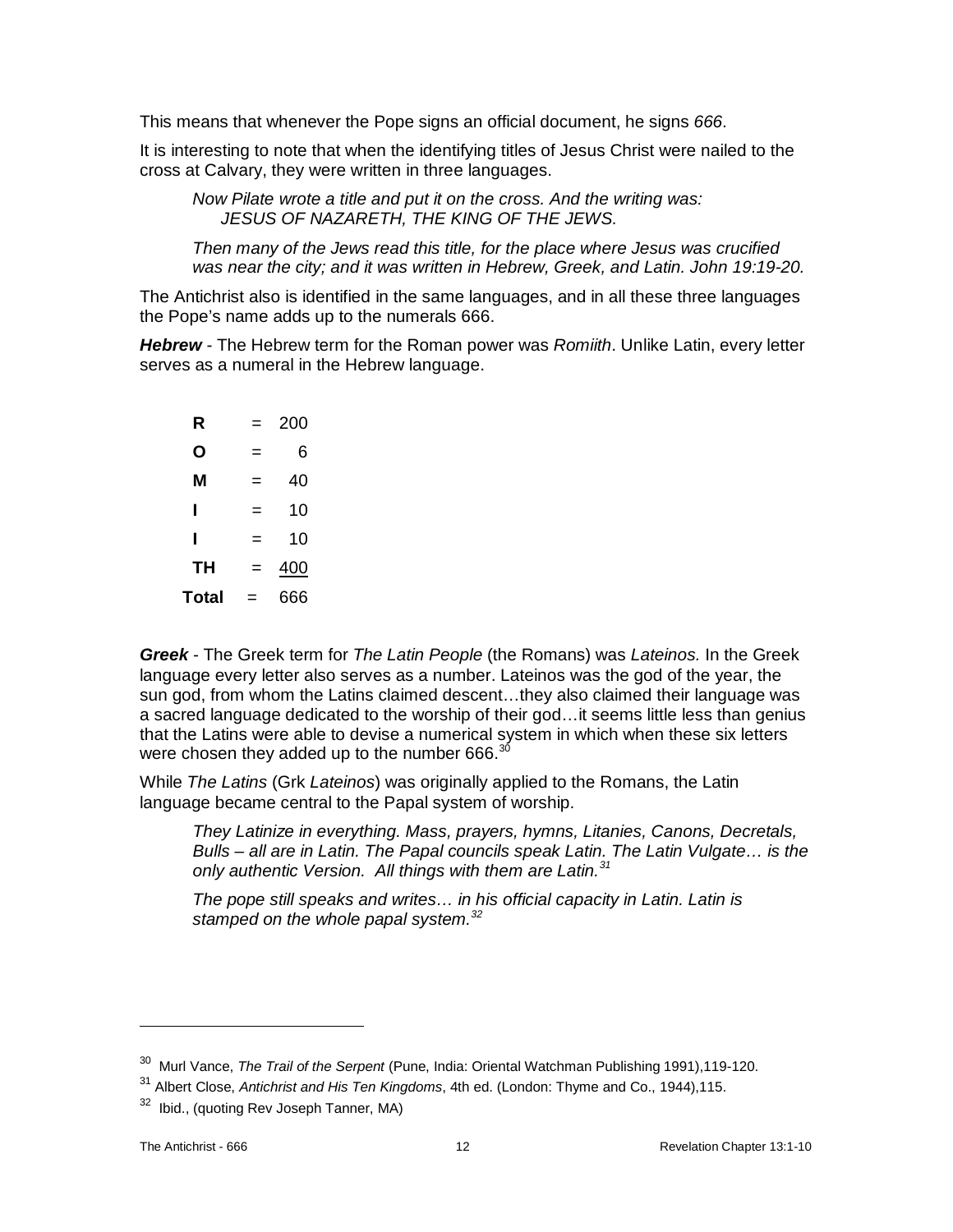It is not surprising that the head of such a system would be flagged in prophecy and identified by the number of the name, as follows:

## **L A T E I N O S**

 $30 + 1 + 300 + 5 + 10 + 50 + 70 + 200 = 666$ 

The number 666 was sacred to sun worship. It originated in Babylon and had great significance.

*It was the great master summary number of paganism. It sums up all 36 gods of the Babylonian astrological system. (The summary number of 36 is 666).[33](#page-14-0)*

*666 had a widespread use in the mysteries as a secret number referring to Lucifer and to his earthly representative or mouthpiece…there may be far more to the xxx (666) found so frequently in mystic and church art than appears on the surface.[34](#page-14-1)*

*The sacred solar seal with its 36 numbered compartments added up to 666. This*  was the Sigillum Solus, seal of the sun, with which Jesus was sealed in the tomb *(Matthew 27:62-66). This number 'holds in its embrace the whole realm of pagan deities. This number summarizes, as does no other sacred number in all paganism, the gamut of pagan idolatry – it is above all others the truly universal number of the apostasy … these numbers apply in a peculiar and significant way to any religion which is based on astrology and claims universality'. [35](#page-14-2)*

The number 666 lies in the very nature of pagan idolatry, which as we have seen, is nothing but disguised demon worship.

*Father Montfaucon tells us that demon worship was carried on in the early church by those claiming to be bishops of Christ.[36](#page-14-3)*

This occurred when the church was descending into apostasy.

*There is also a connection between the three fingers of the "blessing hand" and three 'waws' or 6's [37](#page-14-4) which we must not overlook. The Jesuit Kircher pictures this hand with three commas on the upraised fingers and we find the same marking repeatedly in the works of the secret societies…the history of three upraised fingers, or two fingers and a thumb, as used in the blessing hand runs very deeply into paganism.[38](#page-14-5)*

Thus, whenever the Pope presents his hand in blessing, he is actually invoking the power of Lucifer.

<span id="page-14-0"></span><sup>33</sup> Adding every number from 1 to 36 totals 666. Thus 36 is the *summary number* for 666.

<span id="page-14-1"></span><sup>&</sup>lt;sup>34</sup> Murl Vance, 112.

<span id="page-14-2"></span> $34$  Ibid., 85.

<span id="page-14-3"></span><sup>36</sup> Ibid., 104 -108.

<span id="page-14-4"></span><sup>37</sup> http://en.wikipedia.org/wiki/Waw\_(letter)

<span id="page-14-5"></span> $38$  Ibid., 113, 126.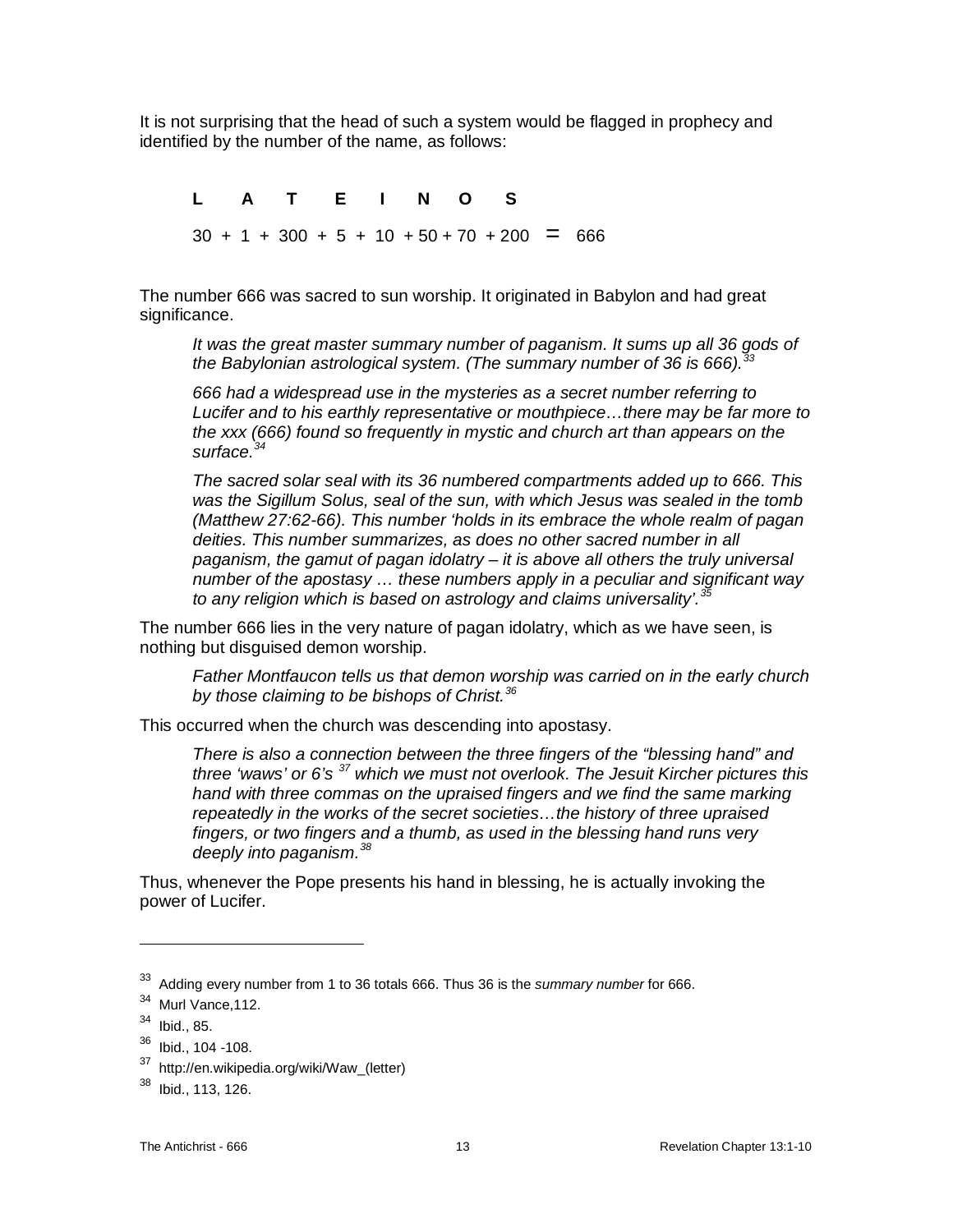The Babylonian priests wore a popular amulet which contained numbers in a square that added up to 666. The Roman priests wore a similar amulet which had the same numbers.

## <span id="page-15-0"></span>**12. Politically supreme for 1260 years**

## *…he was given authority to continue for forty-two months. v5*

The margin reads *to make war for forty-two months*.

#### *He was allowed to exert authority for forty-two months.* (Moffatt, Phillips)

This is a symbolic prophecy. Therefore any time mentioned in the prophecy must be taken as symbolic. This is an important principle of prophetic interpretation.

Remember, however, that symbols in prophecy only apply until the Second Advent. Therefore the time period of Revelation Chapter 13 must begin prior to the Second Advent and must have a symbolic application - specifically: a day for a year.<sup>[39](#page-15-1)</sup>

In a Bible month there are 30 days. Therefore forty-two months calculates to 1260 symbolic days or 1260 literal years. This time period is mentioned seven times in the books of Daniel and Revelation and it always refers to the same period. It is an important key in the prophetic interpretation of these books.

Any attempt to give this period a literal application of three and a half literal years must always be rejected. The Jesuit Futuristic system uses this method in an attempt to destroy this vital key and thereby avoid the stigma of the Papacy being identified as the Antichrist.

The year when the Papacy achieved political supremacy was 538 AD. Four events transpired in 538 AD which led to the Papacy becoming supreme at that time:

- 1. The Arian (anti-Catholic) kingdom of the Ostrogoths who had controlled Italy, was conquered and soon thereafter disappeared. This was the last of the three kingdoms that had stood in the Papacy's path to political power.<sup>[40](#page-15-2)</sup>
- 2. Roman Catholicism was made the official religion of the state. In 533 AD Justinian had decreed the Pope to be the *Universal Bishop of the World and the Corrector of Heretics*. In 538 AD this decree was made effective. This commenced a new era in history. It marked the commencement of the Middle Ages.<sup>[41](#page-15-3)</sup>
- 3. In 538 AD the Papacy itself underwent a great change. Until this year the Bishops of Rome were counted as *saints*, but from 538 onwards they were considered as rulers of state. This was because they were now political rulers. $42$
- 4. In 538 AD the persecution of non-Catholics commenced. Justinian decreed that all must join the Catholic Church or leave the empire and have their goods

<span id="page-15-1"></span><sup>39</sup> The principle of a year representing a day in Bible prophecy is confirmed in Ezekiel 4:6 *I assign you a day for each year.* RSV*.*

<span id="page-15-2"></span> $40$  The three kingdoms that were uprooted to make way for the supremacy of the Papacy were the Heruli, the Vandals and the Ostrogoths.

<span id="page-15-3"></span><sup>41</sup> George Finlay, *Greece under the Romans* (London: Clarendon Press, 1877),198, 240.

<span id="page-15-4"></span><sup>42</sup> Charles Bemont and Gabriel Monod, *Medieval Europe* (New York: Henry Holt, 1902),120.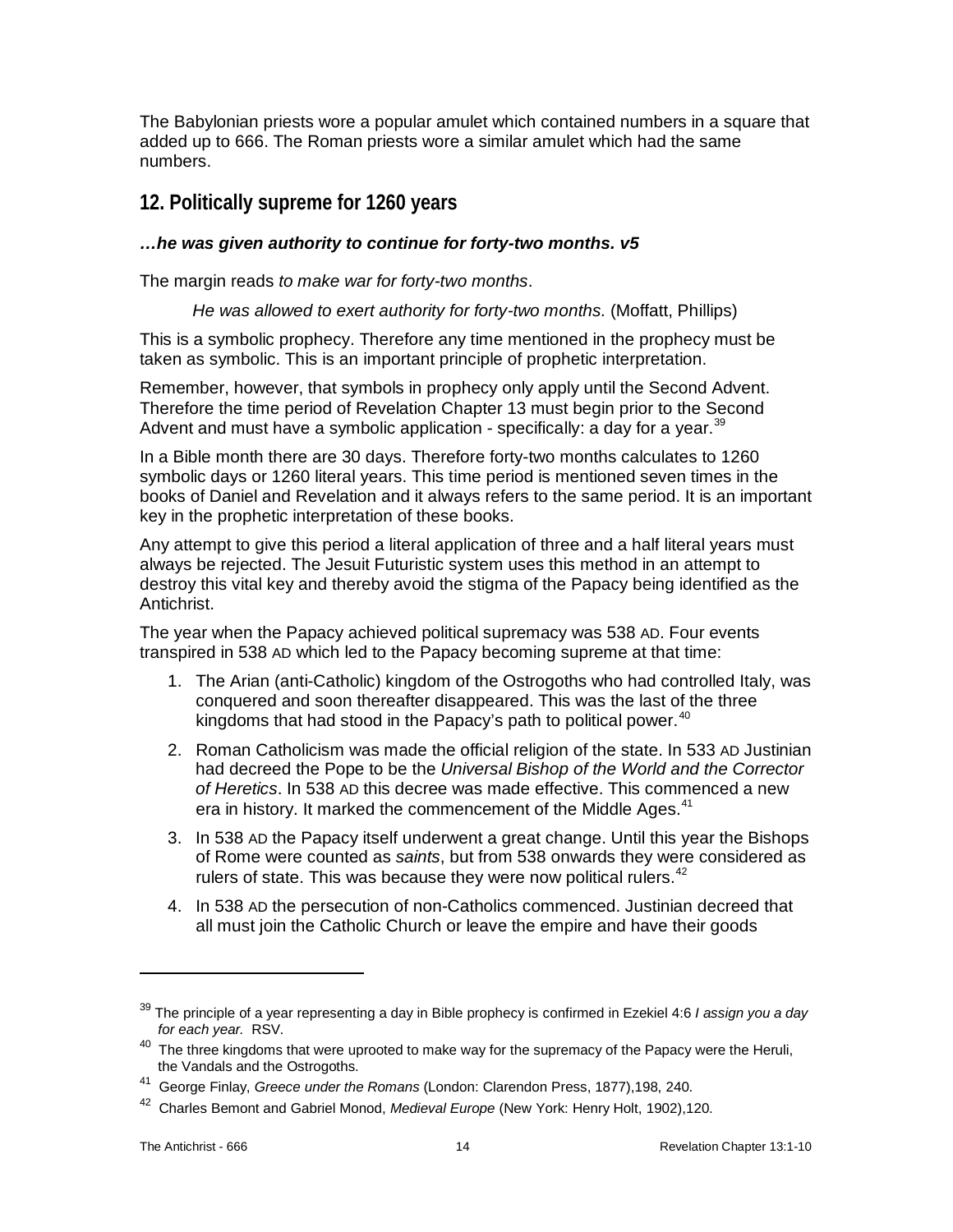confiscated. This resulted in the flight and subsequent massacre of hundreds of thousands who endeavored to escape.<sup>[43](#page-16-1)</sup>

## <span id="page-16-0"></span>**Darkness descends**

The year 538 AD commenced the awful era of papal persecution that produced many millions of martyrs and which today is an embarrassment to so many Catholics.<sup>[44](#page-16-2)</sup>

## *And all that dwell upon the earth shall worship him, whose names are not written in the book of life of the Lamb slain from the foundation of the world. v8*

This was truly the situation in the world of the era over which the Papacy presided. All submitted except for a faithful minority of saints who were hounded, persecuted and martyred. 538 AD marked the beginning of the Middle Ages, also known as the Dark Ages.

Because it was the period when the Papacy dominated Europe, the Catholic Church has undertaken to falsify the historical picture in order to improve her image. The Dark Ages have been glamorized as an age of chivalry, of peace, unity and glory. Unfortunately, the exact opposite was the case. It was an age of oppression, superstition and fear. It was a time of feudalism, of appalling ignorance and of prolonged persecution. As the learned historian, Dr James Wylie declared

*The noon of the Papacy was the midnight of the world.*[45](#page-16-3)

Dr N. Summerbell wrote:

*The Dark Ages, introduced by the persecution of an enlightened church in the sanguinary wars of Justinian to exalt the Catholics, continued up to the fourteenth century. It was a long, dark night when ignorance, bigotry and cruelty reigned, and truth, purity and justice were crushed out.*[46](#page-16-4)

#### Another author also wrote:

*The noontide of the papacy was the world's moral midnight. The Holy Scriptures were almost unknown, not only to the people, but to the priests….. God's law, the standard of righteousness, having been removed, they exercised power without limit, and practiced vice without restraint. Fraud, avarice, and profligacy prevailed. Men shrank from no crime by which they could gain wealth or position….. For centuries Europe had made no progress in learning, arts, or civilization. A moral and intellectual paralysis had fallen upon Christendom.*[47](#page-16-5)

The prediction stated that the beast was to continue to make war for forty-two months or 1260 years. The Papacy is the only power in history that has reigned supreme for that period of time. It covers the majority of the Christian era.

<span id="page-16-1"></span><sup>43</sup> Nicholas Summerbell, *History of the Christian Church*, 310-311.

<span id="page-16-2"></span><sup>44</sup> Alfred Baudrillart, *The Catholic Church, the Renaissance and Protestantism* (London: K. Paul, Trench, Trübner & Co. Ltd., 1908), 184.

<span id="page-16-3"></span><sup>45</sup> J.A. Wylie, *The History of Protestantism* (London: Cassell and Co. Ltd., 1878),1:16.

<span id="page-16-4"></span><sup>46</sup> Nicholas Summerbell, *History of the Christian Church*, 34.

<span id="page-16-5"></span><sup>47</sup> Ellen G. White, *The Great Controversy* (Mountain View, CA.: Pacific Press Publishing Assn., 1898); Nicholas Summerbell, Ibid.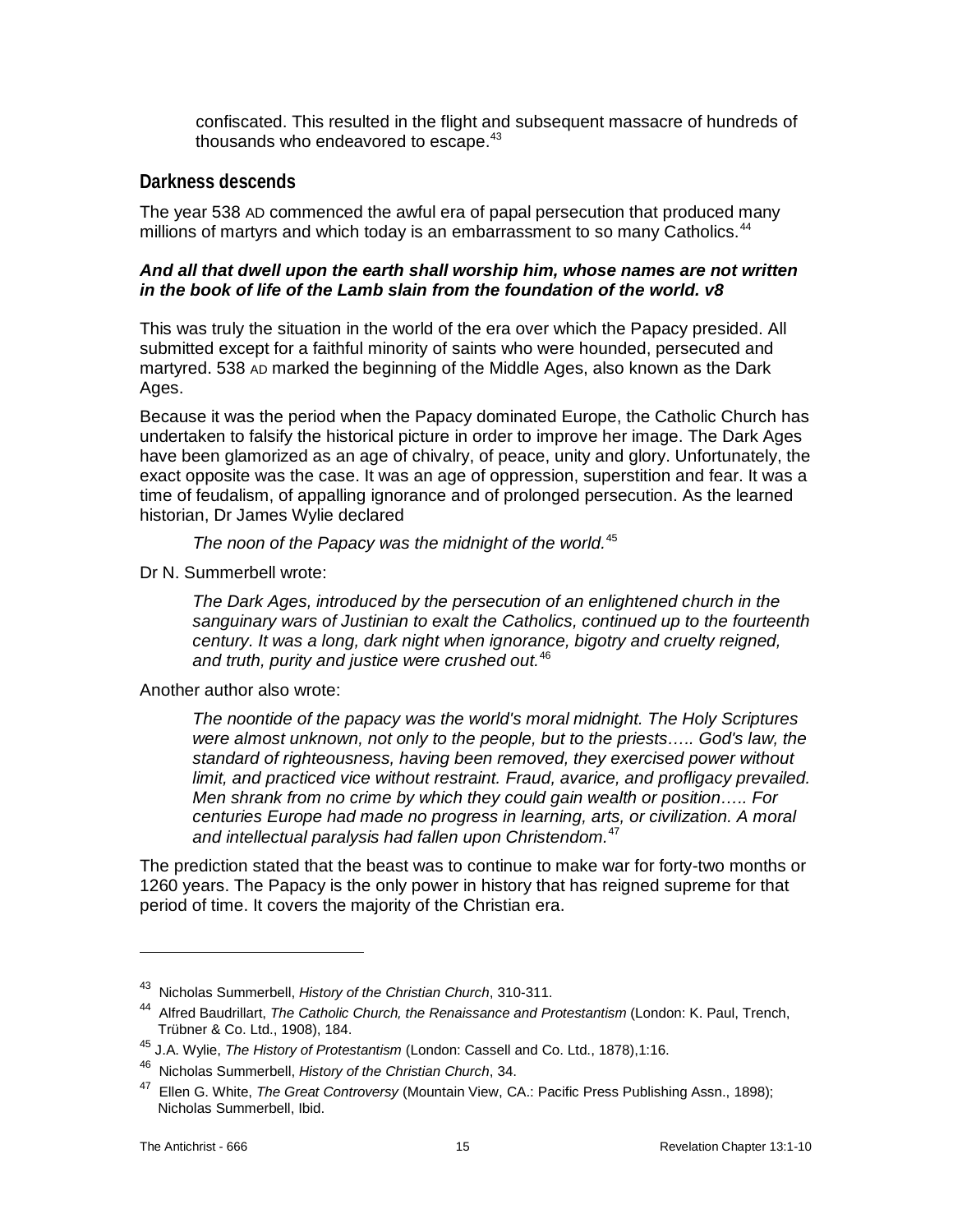Many enquire as to the reason why Heaven would have permitted such a vast period of oppression, especially upon the saints of God. There are two probable reasons:

- 1. This world is an object lesson for the unfallen universe. In permitting the Papacy full reign, God revealed to the universe the results of the principles of Satan's rule. The Papacy is the masterpiece of Satan's deception and during the 1260 year period, the universe saw what would result when Satanic principles dominate.
- 2. The extended period of persecution kept the true church pure. Had affluence and popularity been the lot of the true church, it would have been ruined by corruption and apostasy, as was the early church. Persecution maintained the purity of the faith.

This brings us to the thirteenth point of identification, which gives us the end point for the 1260 year period.

## <span id="page-17-0"></span>**13. A mortal wound**

*And I saw one of his heads as if it had been mortally wounded… v3*

*mortally wounded* (TCNT and Weymouth)

*a death blow* (NEB)

*a mortal wound* (RSV)

*slain* (margin KJV)

#### *He who leads into captivity shall go into captivity; he who kills with the sword must be killed with the sword. Here is the patience and the faith of the saints. v10*

This verse parallels the first part of  $v3.<sup>48</sup>$  $v3.<sup>48</sup>$  $v3.<sup>48</sup>$  The supremacy of the Papacy was to continue for 1260 years. Therefore the deadly blow would not be dealt until the 1260 years were concluded.

The 1260 years of Papal political power ended in 1798. It was in this year that the predictions were fulfilled concerning *the deadly wound* and of going *into captivity* and of being *killed with the sword.*

It is important to recognize that it was the *head* of the beast that received the deadly wound. It was not the Roman Catholic Church as such that was wounded or slain. The Catholic Church has continued to function.

The Papacy is a union of church and state, of religious and civil power. The beast represents the political aspect of the church. In Revelation Chapter 17, which is an amplification of Revelation Chapter 13, the religious element is symbolized by the harlot and the civil or political element is symbolized by the seven-headed beast on which the harlot rides.

<span id="page-17-1"></span>At that time (1798) the pope was made captive by the French army, the papal power received its deadly wound and the prediction was fulfilled – *He that leads into captivity shall go into captivity*. Cited in Ellen G. White, 439.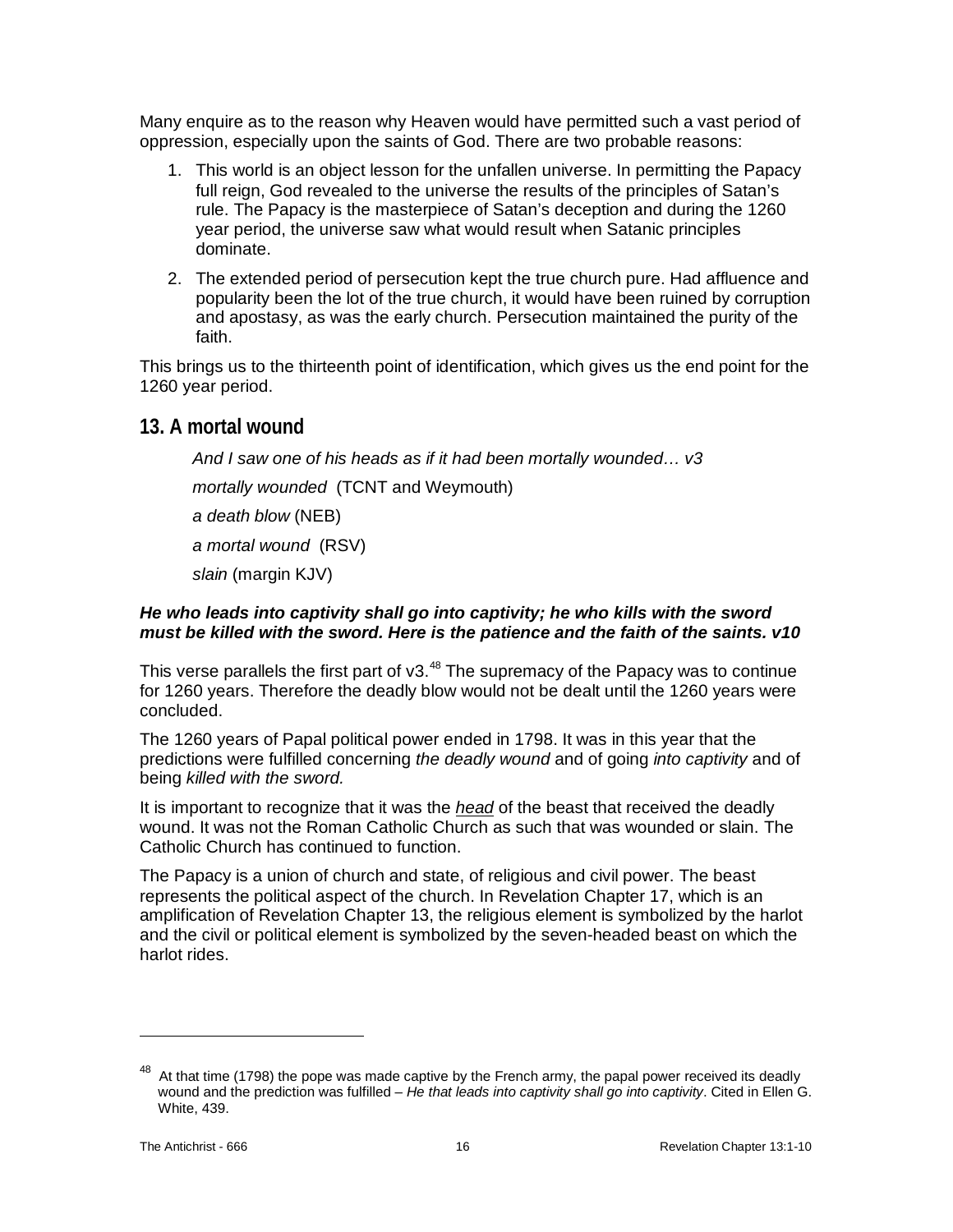## <span id="page-18-0"></span>**An incorrect application**

Some claim that the deadly wound was administered by the Protestant Reformation of the  $16<sup>th</sup>$  century; but that event occurred before the close of the 1260 year period. The Reformation hurt the Catholic Church in certain countries of Europe, but it did not slay the political element. The Papacy continued to war against the saints more strongly than ever. It organized the Counter Reformation which amounted to open war against Protestantism. The Papacy established the terrible order of the Jesuits, whose sole purpose was to destroy Protestantism and to elevate the position of Papacy. The Papacy inspired the Thirty Years War in an endeavour to win Europe back to Catholicism. The Papacy was alive and well after the Reformation.

The deadly wound to the head of the Papacy occurred in 1798 at the behest of the Revolutionary government of France. It directed General Berthier to invade Italy and destroy the Papacy.

*There is one thing more essential to the attainment of the end desired and that is to destroy, if possible, the centre of unity of the Roman Church.*[49](#page-18-1)

In response Berthier arrested Pope Pius VI and gave orders for the abolition of the Papacy. He carried the Pope prisoner to France where he died the following year. Italy was declared a republic. This momentous event was recognized by authorities as the death-knell of the Papacy.

*Berthier entered Rome on the 10th of February, 1798 and proclaimed a republic. …Half of Europe thought Napoleon's veto would be obeyed and that with the pope the Papacy was dead.*[50](#page-18-2)

*Orators deliver its* (the Papacy's) *funeral oration with a joyous blasphemous irony.*  It has ceased to exist. It well seems as if everything were finished.<sup>[51](#page-18-3)</sup>

*Rarely during all its history has the church known a more critical situation…. In short, Catholicism as a whole seems dying.*[52](#page-18-4)

The stripping of the church's political power constituted the deadly wound. The church continued as a religious body but the political element was destroyed. A secular government was established.

*… a proclamation was issued, declaring… a free and independent republic, under the special protection of the French army. A provisional government was acknowledged, as established by the sovereign people; and every other temporal authority emanating from the pope was suppressed, nor was he any longer to exercise any function.[53](#page-18-5)*

<span id="page-18-1"></span><sup>49</sup> Francois-Alphonse Aulard, *Christianity and the French Revolution* (New York: H. Fertig, 1966),151.

<span id="page-18-2"></span><sup>50</sup> Joseph Rickaby, *The Modern Papacy*, Lectures on the History of Religion (London: The Catholic Truth Society, 1910),1.

<span id="page-18-3"></span><sup>51</sup> Jean Lefflon, Historian, at the Catholic Institute of Paris, 1798.

<span id="page-18-4"></span><sup>52</sup> Joseph Schmidlin, *Histoire Des Papes De I'epoque Contemporaine* (Paris: L. Marchal, 1938),1 Pie VII,4.

<span id="page-18-5"></span><sup>53</sup> John Adolphus, *The History of France* (London: George Kearsley, 1802), 2:364-365.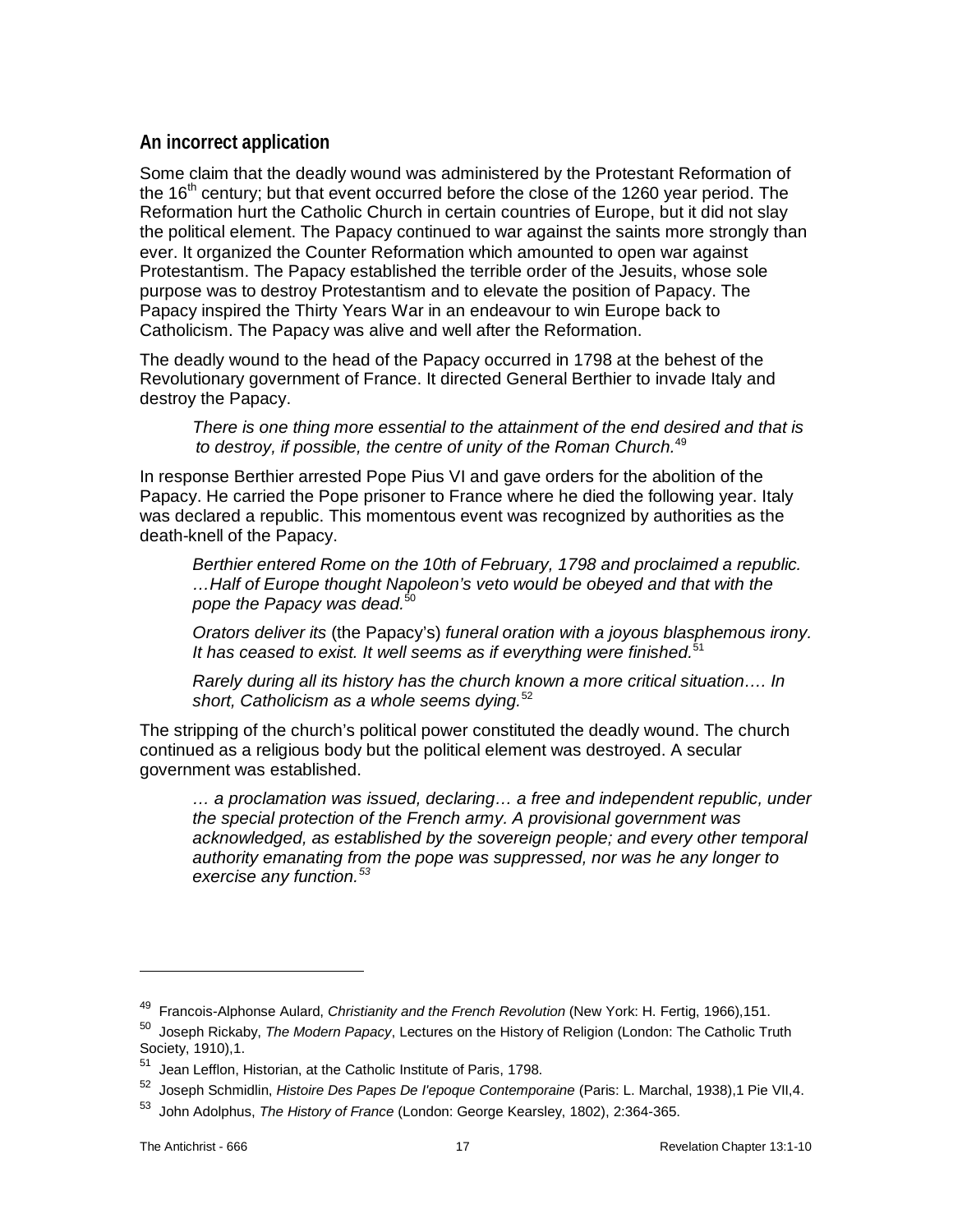It was the Papal government that was slain. While various attempts were made to recover her political power, they were not successful. After seventy years of lingering between life and death, the Papacy gave its last gasp when Victor Emmanuel annexed the Papal territories and became the political head of Italy. (See Appendix B for detailed historical data). However the initial wound was inflicted in 1798.

## <span id="page-19-0"></span>**14. The wound heals**

## *…and his deadly wound was healed… v3*

If the inflicting of the wound was the loss of the Papacy's political power, then the healing of the wound must be the restoration of its political power. At the turn of the 18<sup>th</sup> century the world in general believed that the Papacy was finished. To all appearances the restoration of its former power appeared to be an impossibility but the Biblical prediction 1900 years before had declared that *its deadly wound was healed*.

Today the fulfillment of this prediction is indisputable. The Papacy's political power has revived. An almost unbelievable change has occurred. The recovery began around the time of the Great War of 1914 -1918 and climaxed in 1929. In that year Mussolini, dictator of Italy, officially restored to the Papacy her political power. The Pope became a king again: he had the right to rule. He was able to re-establish the Papal court and the Papacy was once again recognized as a political entity.

To commemorate the treaty, Mussolini constructed a special street leading from Rome to the Vatican called *The Avenue of Reconciliation*. This treaty was recognized and published as a *healing*.

*A crowd, tense with excitement, is here to witness the passage of these two men*  (Mussolini and Cardinal Gaspari) *whose pen will HEAL A WOUND of fifty-nine years.*[54](#page-19-2) (Author's emphasis)

*In affixing their autographs to the memorable document, HEALING THE WOUND which festered since the 1700's, extreme cordiality was displayed on both sides.*[55](#page-19-3)

More than eighteen hundred years after the prediction by John in Revelation, the identical term is unwittingly employed to describe the fulfillment of this remarkable prophecy.

## <span id="page-19-1"></span>**15. Antichrist's power is restored**

## *…And all the world marveled and followed the beast. v3*

## *…and they worshipped the beast, saying, "Who is like the beast? Who is able to make war with him?" v4*

## *…and causes the earth and those who dwell in it to worship the first beast*  (Papacy)*, whose deadly wound was healed. v12*

Since 1929 the Papacy's revival and restoration has amazed the world. One hundred years ago, no Roman Catholic could hold public office in Great Britain or the United

<span id="page-19-2"></span><sup>54</sup> *The Catholic Advocate* (Brisbane Australia), 18 April, 1929

<span id="page-19-3"></span><sup>55</sup> *San Francisco Chronicle*, 12 February, 1929.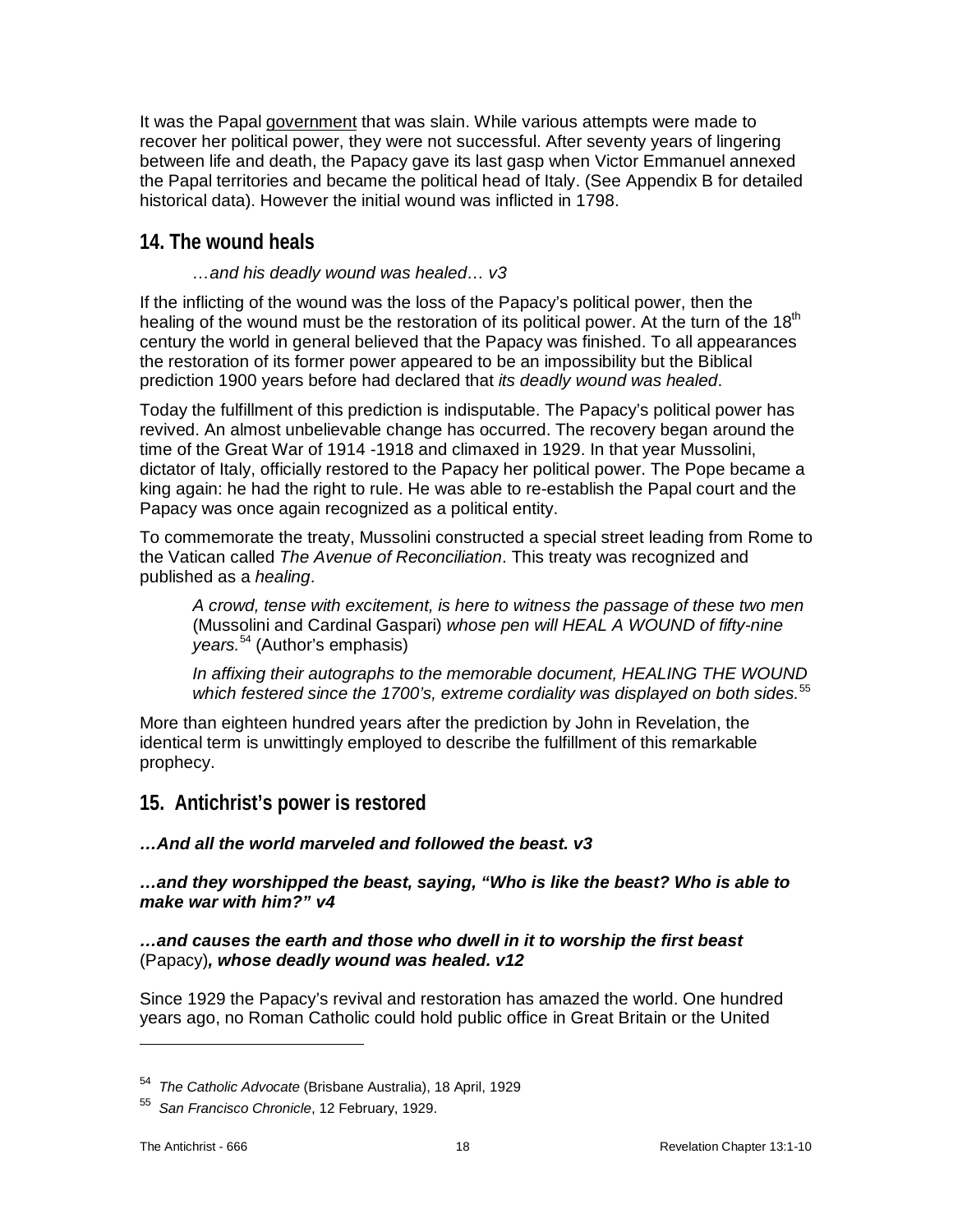States. The Roman Catholic Church was a hated and despised church. It was considered by millions to be unchristian, pagan, idolatrous, degrading and oppressive and a curse to the community.

Today Roman Catholicism is looked upon in exactly the opposite light. It represents an amazing reversal of public opinion.

Today Catholic institutions in Great Britain are more powerful than before the Reformation. In the USA the position of the Papacy is even more impressive. She occupies a dominant position with regard to its policies and matters of control. As J. Rickaby of the Society of Jesuits, declared:

*Yet since then* (1798) *the Papacy has been lifted to a pinnacle of spiritual power unreached maybe since earliest Christian history.*[56](#page-20-2)

*The place of the Papacy in world affairs seems to stand out in bolder relief than at almost any other epoch of its long existence.*[57](#page-20-3)

*As it reached the Atomic Age, the Catholic Church found itself in perhaps the most powerful condition in its history, in terms of numbers, influence and prestige.*[58](#page-20-4)

## <span id="page-20-0"></span>**The extent of Antichrist's end-time power**

*…And all the world marveled and followed the beast. v3*

Various translations concur that the extent of Antichrist's restoration will be worldwide.

*The whole earth went after the beast in wonder.* (Moffatt)

*The whole earth went after the beast in amazement and wonder.* (Amp. Bible)

*The whole earth went after the beast with wonder.* (RSV)

*The whole earth went after the beast in wondering admiration.* (NEB)

*The whole earth followed the animal with wonder.* (Phillips)

*The whole earth was amazed and followed the beast.* (GNB)

## <span id="page-20-1"></span>**How it will attain world dominion**

Revelation 13:11-17 reveals how the Papacy will attain world dominion. A particular nation enforces Papal recognition and special methods will be employed to bring about universal acceptance of papal worship.<sup>[59](#page-20-5)</sup>

This is a tremendous prediction. It reveals how world events will finally work out. The ultimate power to wield world control is not Communism, Russia or China. It is the Papacy.

<span id="page-20-2"></span><sup>56</sup> Joseph Rickaby,1.

<span id="page-20-3"></span><sup>57</sup> Bishop James Ryan, *New York Times*, 12 May, 1940.

<span id="page-20-4"></span><sup>58</sup> Time Magazine, *1962 Person of the Year,* January 4, 1963.

<span id="page-20-5"></span><sup>59</sup> See A.P.Cooke, *When Religious Persecution Returns* (Sydney: Self-published, 2010),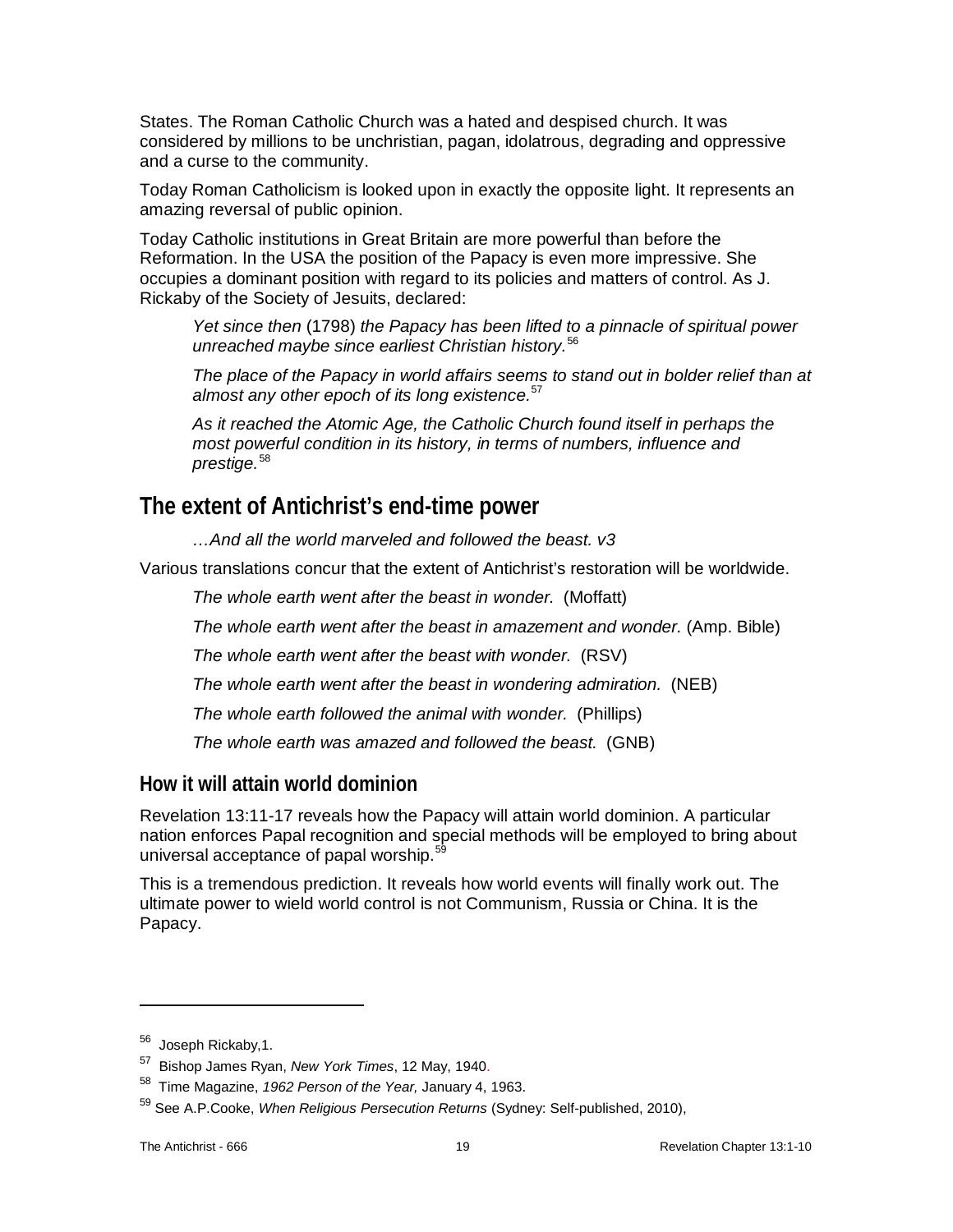## <span id="page-21-0"></span>**Conclusion**

In the final conflict that is soon to envelop the world there will be only two sides; two groups. There will be those who worship and obey the Beast and those who worship and obey the Lamb. It will be a choice between truth and tradition; the law of God and the laws of men, between Jesus Christ and Antichrist.

## <span id="page-21-1"></span>**Appendix A**

## <span id="page-21-2"></span>**Murl Vance**

Murl Vance is considered by many to be the greatest authority on the number 666. He was a theology graduate from Pacific Union College in the United States of America. He spent twenty years researching the number 666, and produced 25,000 pages of microfilmed evidence in support of the claim that the number 666 is the master number of paganism and of the secret societies such as Freemasonry and, in particular, Catholicism. He proved beyond question that 666 truly applies to the Pope and identifies him as the disguised High Priest of Witchcraft, a position which originated in ancient Babylon.

While the author was visiting him in Los Angeles in 1956, Murl Vance donated a copy of his extended research. This was subsequently published in India in two volumes entitled: *The Trail of the Serpent* and *Breaking the Code of the Secret Societies* 

The penalty for disclosing such secrets is death. It appears that as a result of his disclosures, Murl Vance was murdered.

## <span id="page-21-3"></span>**Appendix B**

## <span id="page-21-4"></span>**The mortal wound to the Papacy**

The historical record of how the Papacy's mortal wound was inflicted is given in *Historians History of the World,* Vol. IX (1908 ed)

*In 1798 General Berthier, at the order of the French Government…in February, 1798, occupied its capital* (Rome). *Their General demanded that the pope should resign his temporal sovereignty, retaining his universal bishopric, and receiving a*  large pension. Pius obstinately refusing, was carried into Tuscany and thence into *France, where he died…. On the 20th March, 1798 the constitution of the Roman or Tiberine Republic was formally proclaimed.* (p 556)

In 1799 the French armies were forced to withdraw from Italy.

In 1800 a new Pope was elected, who was restored to ruler ship of the Tiberine; the Roman Republic.

*Meanwhile the old Pope having died the preceding year, a conclave which opened at Venice in March, 1800, had raised to the papal chair, Cardinal Chiarmonti… he was allowed by all parties to return to Rome and assume the government of the provinces which had formed the Tiberine Republic.* (p 564)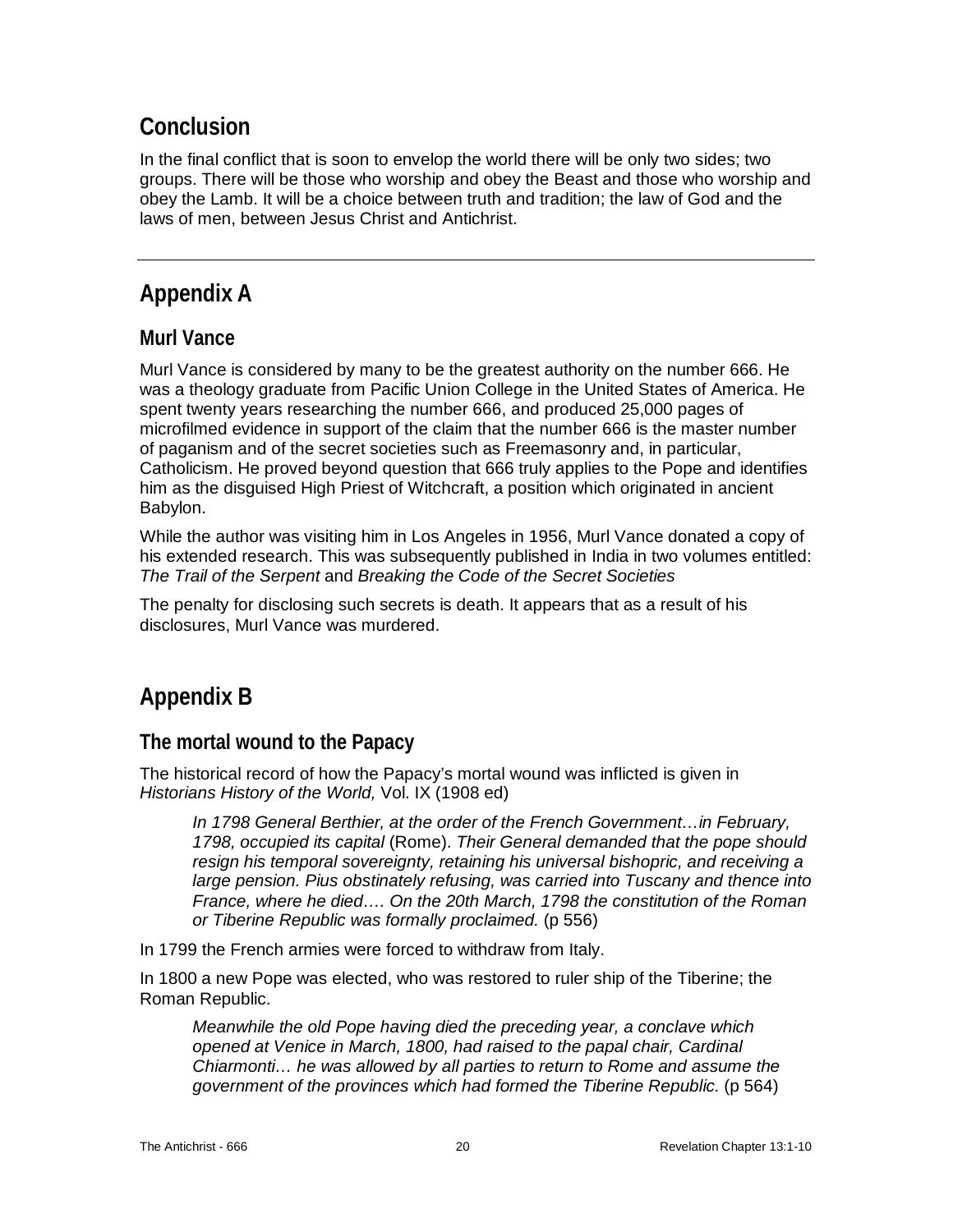*In 1809 the Papal throne was again overturned. "…The Papal state was openly claimed as a fief hold under Napoleon…*

*In May, 1809, Napoleon dated… a decree which annexed to the French Empire those provinces of the papal state which had not already been seized. The Pope….was transported into France… where he was kept a close prisoner till 1811*. (p 571)

*After the fall of the popedom, an attempt was made to give unity and a show of independence to the Italian provinces of the empire*. (p 573)

After the fall of Bonaparte in 1815, most of the territories of the church in Italy were restored to the Pope. An attempt was made to restore the pre-Napoleonic conditions, but a new spirit of national independence was astir.

Insurrection broke out in the Papal States due to the maladministration of Popes Leo XII and Pius VIII.

*The subjects of the papal provinces declared openly against the temporal sovereignty of the pope, and on the 26th February, deputies from all the revolted states united in proclaiming a new republic.* (p 586)

However, the political heads of the allied nations put down these insurrections by arms. The Holy See had all its possessions restored and

*…the leading powers of Europe interposed to recommend concessions by the Pope to his subjects.*

1848 - Insurrection in Rome. The minister of Pius IX was assassinated. The Pope fled to Gaeta.

1849 - A Republic was declared in Rome under Mazzini. However France sent an army to Italy, which restored the Pope's position. (p.597)

1870 - The French leave Rome. Victor Emmanuel enters Rome and annexes the Papal Territories to Italy. The Pope appeals to the King of Prussia, but in vain. The Pope retires to the Vatican and styles himself in protest *The Prisoner of the Vatican* and refuses to leave. (p.622-623)

It is clear that 1798 marked the initial wounding of the Papacy. The election of another Pope did not necessarily restore Papal power. It was an attempt to do so, but the history summarized above shows that while the Papacy endeavored to regain control over the people of Italy, the people themselves rejected Papal authority.

The Pope was kept in office by foreign powers, not by the support of his own people. Finally the support of all foreign powers was withdrawn and the Pope in styling himself as *prisoner of the Vatican* in effect admitted that his political power had vanished.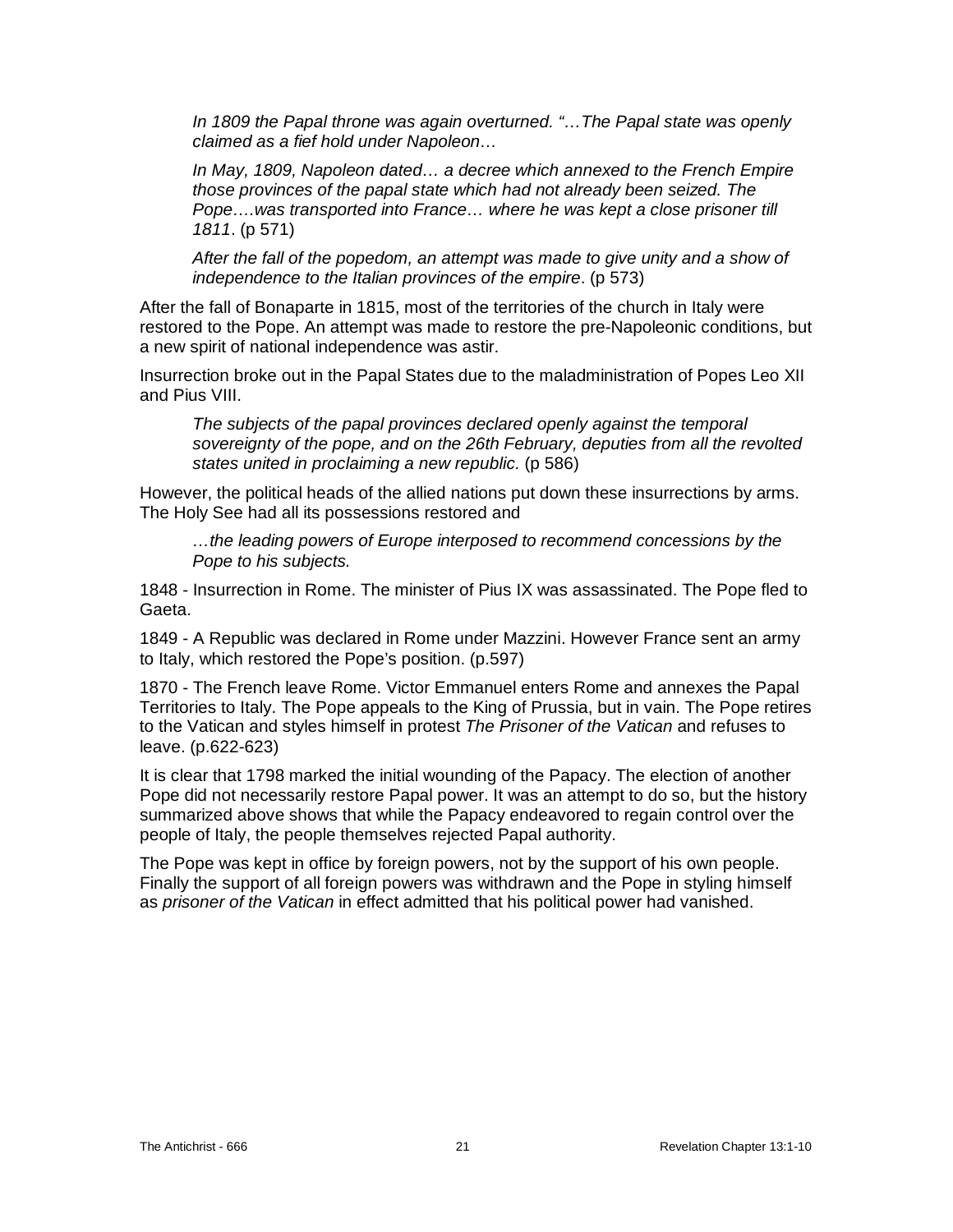## <span id="page-23-0"></span>**Bibliography**

- 1. Aquinas, Thomas *Summa Theologica: a concise translation*, Grand Rapids MI: Christian Classics, 1991.
- 2. Aulard, Francois-Alphonse *Christianity and the French Revolution*, New York: H. Fertig, 1966.
- 3. Baudrillart, Alfred The Catholic Church, the Renaissance, and Protestantism, 1909
- 4. Bemont Charles and Gabriel Monod, *Medieval Europe* New York: Henry Holt, 1902.
- 5. Catholic Church, The great encyclical letters of Pope Leo XIII
- 6. Chandler, Samuel *The History of Persecution*, London: J. Gray, 1736.
- 7. Close, Albert *Antichrist and His Ten Kingdoms*, London: Thyme and Co., 1944.
- 8. Cooke, A. P. *The Riddle of Revelation 17*, Self published, 2010.
- 9. Cooke, A.P.*When Religious Persecution Returns*, Sydney: Self-published, 2010.
- 10. de Liguori, Saint Alphonsus *Dignities and Duties of a Priest*, Brooklyn NY: Redemptorist Fathers 1926.
- 11. Dowling, John *History of Romanism*, New York: Edward Walker, 1845.
- 12. Doyle, William *Shall I be a Priest*, Dublin: Irish Messenegr Office, 1913.
- 13. Elliot, Edward B. *Horae Apocalypticae*, London: Seeley, Jackson and Halliday, 1862.
- 14. Ferraris, Lucius Prompta Bibliotheca Canonica Juridica Moralis Theologica, Venice, Italy: Gaspar Storti, 1772.
- 15. Finlay, George *Greece under the Romans*, London: Clarendon Press, 1877.
- 16. Flick, Alexander *The Rise of the Medieval Church*, New York: G. P. Putnams and sons
- 17. Froom, Le Roy *The Prophetic Faith of Our Fathers*, Washington, DC: Review and Herald, 1954.
- 18. Gibbon, Edward The History of the Decline and Fall of the Roman Empire, London: Strahan and Cadell, 1789.
- 19. Guinness Grattan, *The Approaching End of the Age*, London: Hodder and Straughton, 1879.
- 20. Hays, Francis P *Papal Right and Privilges in their True Light*, London: R. Washbourne, 1889.
- 21. Herbermann Charles et al, *The Catholic Encyclopedia*, The Catholic Encyclopedia Inc, 1922.
- 22. Lea, Henry C *Studies in Church History*, London: Sampson, Low, Son & Marston 1869.
- 23. Lecky, W.E.H. History of Rise and Influence of the Spirit of Rationalism in Europe, London: Longman Green & Co, 1866.
- 24. Muller, Michael *The Catholic Priest*, Baltimore: Kteuzer Brothers, 1876.